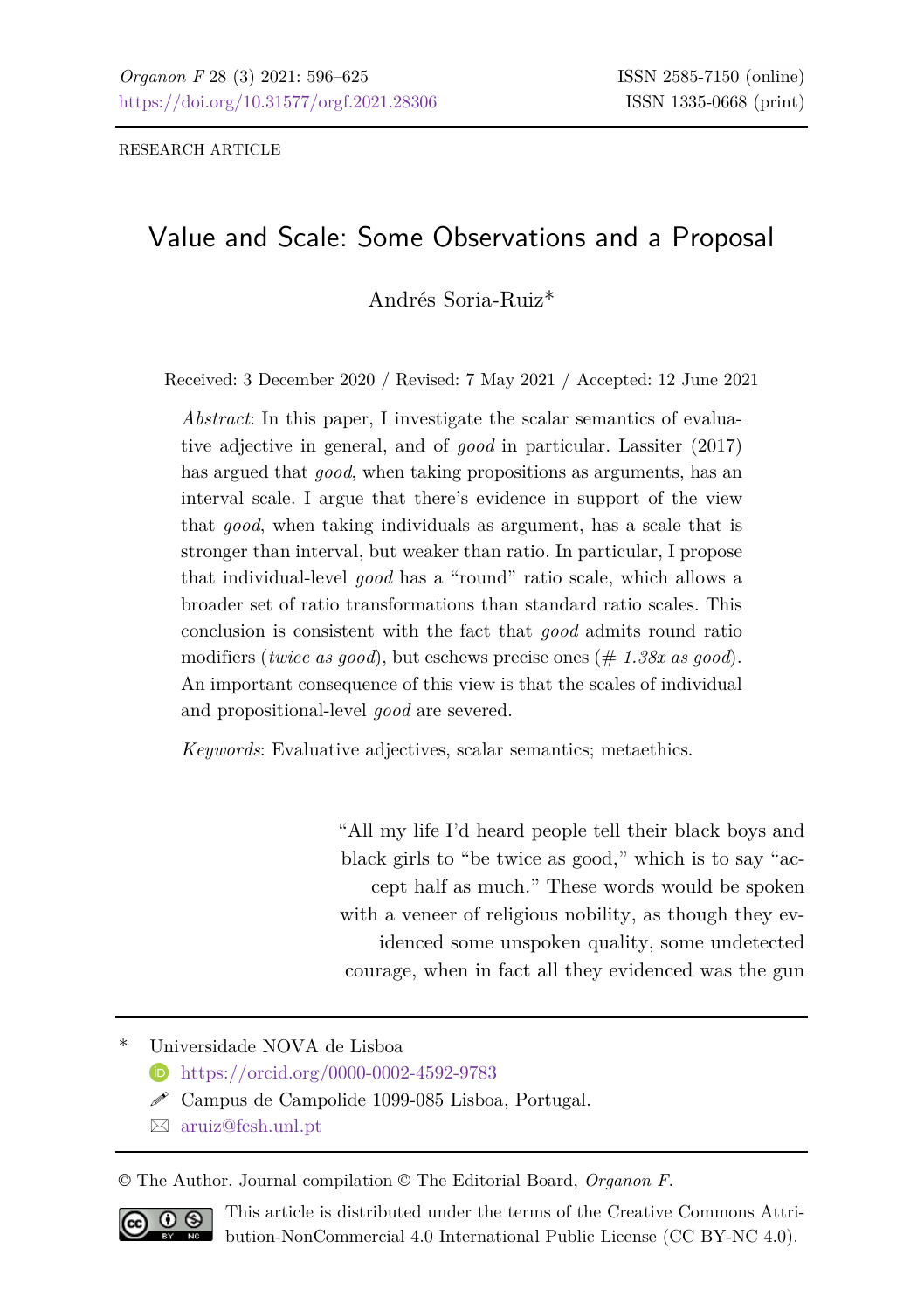to our head and the hand in our pocket." (Ta-Nehisi Coates, *Between the World and Me*)

### **1. Introduction**

This paper puts forward a puzzle about the semantics of evaluative adjectives, in particular about the adjective *good*. The puzzle is the following: even though *good* largely eschews measurement, phrases like *twice as good* are perfectly interpretable. What do they mean? And what consequences does their acceptability have for the semantics of these adjectives? The purpose of this paper is to investigate those questions.

 $E$ valuatives<sup>[1](#page-1-0)</sup> are gradable predicates, which is attested by the fact that they admit ADJECTIVAL MODIFIERS. To see this, compare (1), where a gradable adjective (*good*) is modified, with (2), where a non-gradable adjective  $(hexagonal)$  is modified ( $#$  indicates that the construction is unacceptable):

- (1) The courtyard is {very} good / {much / a little / better than the park}.
- (2) The courtyard is  $\{\# \text{ very} \}$  hexagonal /  $\{\# \text{ much } / \# \text{ a little } / \}$  $#$  more hexagonal than the park}.<sup>[2](#page-1-1)</sup>

Adjectival modification is a window into the scalar properties of gradable adjectives (Lassiter 2017; Sassoon 2010; Solt 2018, a.m.o.). Different modifiers can tell us different things about the scale corresponding to the relevant adjective. For instance, an adjective like *tall* admits measure phrases, while *good* does not:

- (3) Ann is 180cm tall.
- (4) Bill is ??? good.

<span id="page-1-0"></span><sup>1</sup> This is a heterogeneous class of adjectives whose most eminent members are *good* and *bad*, but which also conutains adjectives of moral (*virtuous*), aesthetic (*beautiful*) and personal taste evaluation (*tasty*), as well as so-called thick adjectives (*cruel*).

<span id="page-1-1"></span><sup>2</sup> This does not mean that the sentences in (2) are absolutely unintelligible; but in order to recover a meaning one needs to do some interpretative work. For instance, *the courtyard is a lot more hexagonal than the park* could mean that it has a more regular and/or carefully delineated hexagonal shape.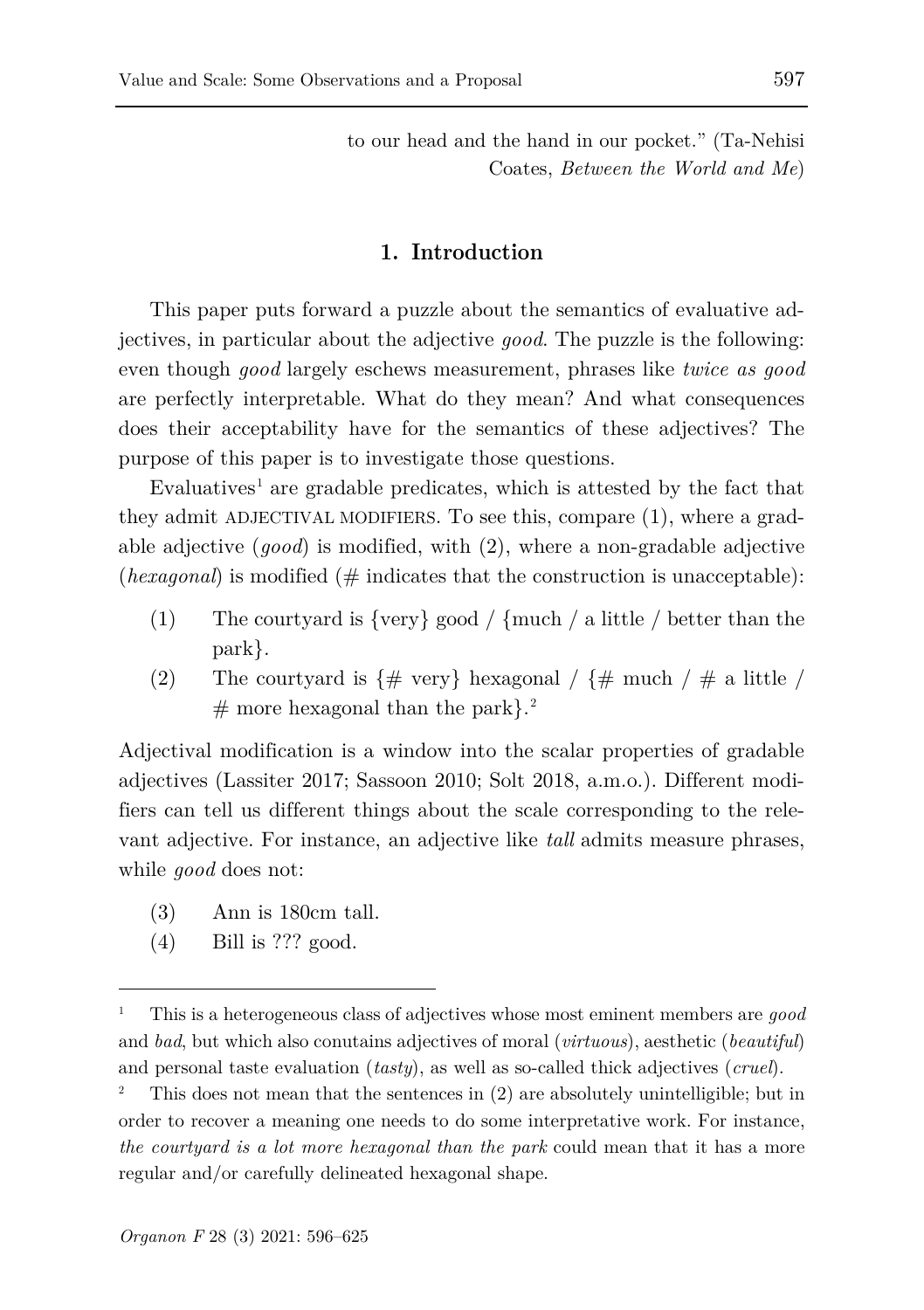Interestingly, one would not even know what to fill the blank with. Bill is... "2 hours good"? "4 agreeable encounters good"? This suggests that, while the scale corresponding to *tall*, i.e., height, admits of measurement, the scale corresponding to *good* does not. There are no standard measures of how good things are.[3](#page-2-0)

Regardless, I want to argue that *good* does not fully eschew measurement. Indeed, my purpose is to show that the scale of *good* poses a puzzle. Among the two most salient scale types used in social sciences, ratio and interval, it is difficult to determine which of these corresponds to *good*. On the one hand, if *good* had an interval scale, it ought to reject ratio modifiers. But individual-level  $qood$  ( $x$  is  $qood$ ) admits round ratio modifiers (viz. Coates' quote). On the other hand, if *good* had a ratio scale, it ought to be positive with respect to concatenation. This means, roughly, that the combined goodness of any two individuals taken together must be greater than the goodness of each individual taken separately. But according to Lassiter (2017), propositional-level *good* (*it is good that*  $\varphi$ ) is not positive with respect to concatenation. Thus, one is confronted with a puzzle. The way out will be to assume that *good* has a different scale when it takes propositions

ł

<span id="page-2-0"></span><sup>3</sup> There are exceptions: one can speak of a swimmer being 6 seconds better than another; or a politician doing 3 points better than their opponent on a poll. However, it is intuitive to interpret *better* in those examples as meaning 6 seconds, or 3 points greater on some contextually salient scale, which may not be the scale of *good.* The presence of specific units of measurement in those examples indicates as much: *6 seconds better* suggests that better there just means *faster*; *3 points better* indicates that *better* stands for *greater*. Such reinterpretations can coerce *good* into admitting exact measurements, and moreover, into shifting its scale-type: in both examples, *better* will adopt a ratio scale in virtue of the fact that the relevant properties (speed, score on a poll) have ratio scales. Examples abound: *Apple performed ... 4.5 times better than Blackberry* [\(https://www.tradegecko.com/blog/supply-chain-manage](https://www.tradegecko.com/blog/supply-chain-management/apple-the-best-supplychain-in-the-world)[ment/apple-the-best-supplychain-in-the-world\)](https://www.tradegecko.com/blog/supply-chain-management/apple-the-best-supplychain-in-the-world). Relatedly, Lassiter (2017, p.89) discusses an Internet example where a company is described as retaining users *2-3 times as efficiently* as another. Independently of whether *efficient* or *good* really are ratio adjectives, in these contexts they behave as such and thereby admit the relevant ratio modifiers. I will not, however, rely on examples like these to conclude that *good* allows exact measurement or has a ratio scale. I thank two reviewers for pressing me to clarify this. In what follows, I set such coerced usages aside.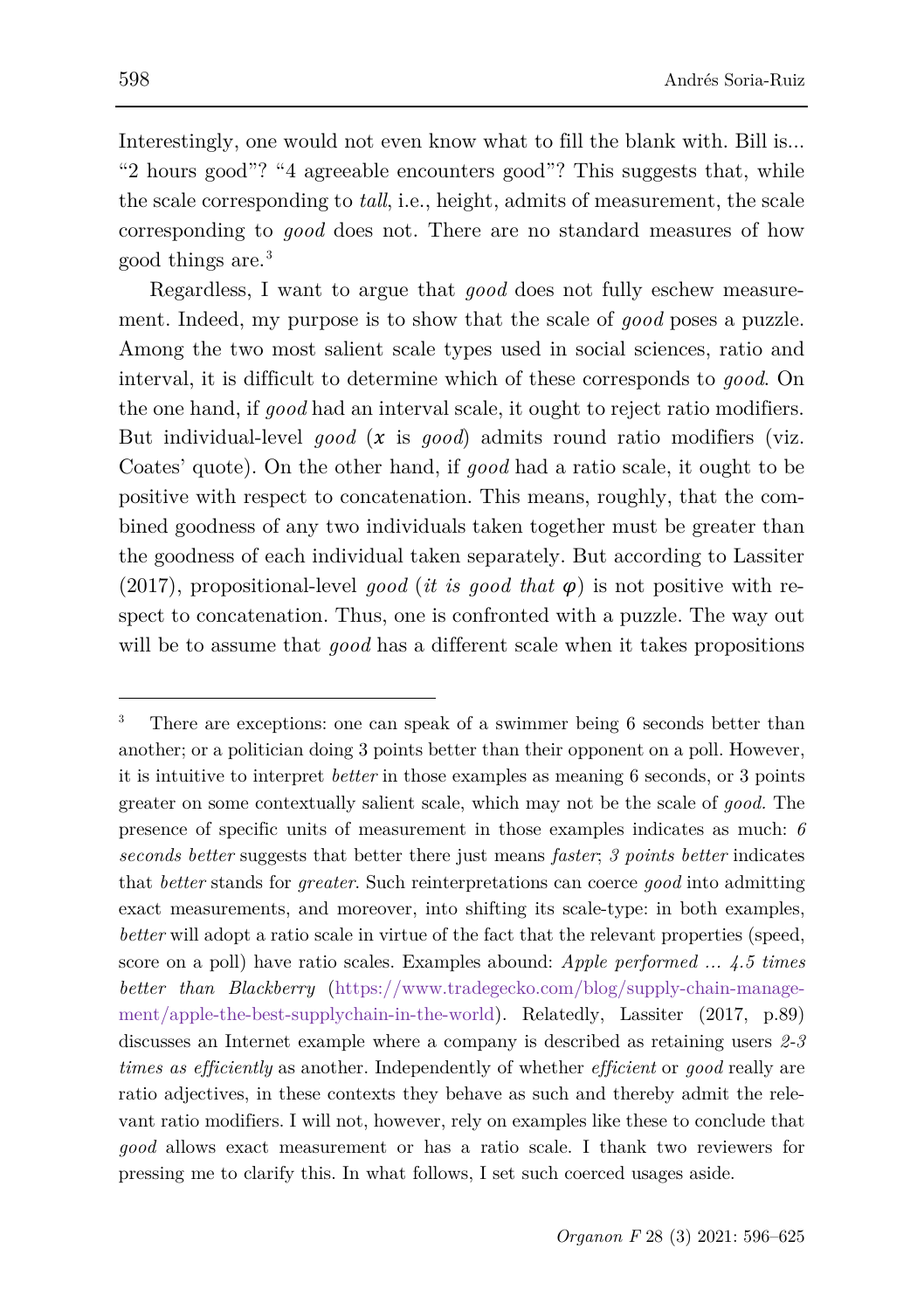and when it takes individuals as arguments. In the former case, I will conclude with Lassiter that *good* has an interval scale. In the latter case, however, there are reasons to conclude that *good* doesn't have an interval scale. More specifically, I will propose that individual-level *good* has a scale that is stronger than interval, but weaker than ratio, a scale which I call ROUND RATIO scale, which admits a broader set of ratio transformations than standard ratio scales.

Before moving on, here is a comment on *good*. The hypothesis that *good* has a different scale-type when ranging over individuals and when ranging over propositions is bound to strike as controversial. But this may seem less surprising in light of the fact that the meaning of *good* is massively underspecified: *good* can be interpreted as categorical (*unconditional good*) or hypothetical (*good given certain ends or purposes*); relatedly, *good* has so-called "attributive" and "predicative" uses.<sup>[4](#page-3-0)</sup> Moreover, *good* is judge-dependent (Bylinina 2017) and multidimensional (Sassoon 2013). Similarly, *good* carries a beneficiary argument – as *in good for you*! (see Stojanovic 2016, pp. 19-20), and even lives a double a life as an intensifier, as in *a good dose of luck* (Castroviejo and Gehrke 2019). Indeed, Hare (1952, see also Umbach 2016) held that the only thing that tied together all uses of *good* was the expression of commendation. In light of such underspecificity, the prospect of assigning different scale types to different uses of *good* may seem less striking.<sup>[5](#page-3-1)</sup>

The paper is laid out as follows: in section 2, the typology of scales standardly used in linguistics is discussed, and the significance of various types of inferences and modifiers is introduced. In sections 3-5, various scale

<span id="page-3-0"></span><sup>4</sup> The distinction comes from Geach 1956. See e.g., Asher 2011; Ridge 2014; Thomson 2008 for discussion.

<span id="page-3-1"></span><sup>5</sup> However, this invites a further question. Given that its meaning is so open and minimal, why the focus on *good*? Other adjectives (*beautiful, ugly, interesting*) may be a bit more uniform, and thus a more reliable guide to the scalar properties of evaluative expressions. Nevertheless, there are reasons to study the semantics of *good*; after all, *good/bad* are the most basic evaluative adjectives. This is evidenced by the fact that all other evaluative adjectives imply *good/bad* in some way on another. Moreover, *good/bad* are some of the few evaluative adjectives to take both individuals and propositions as arguments, which is crucial for my discussion. I thank a reviewer for this journal for pressing me in this regard.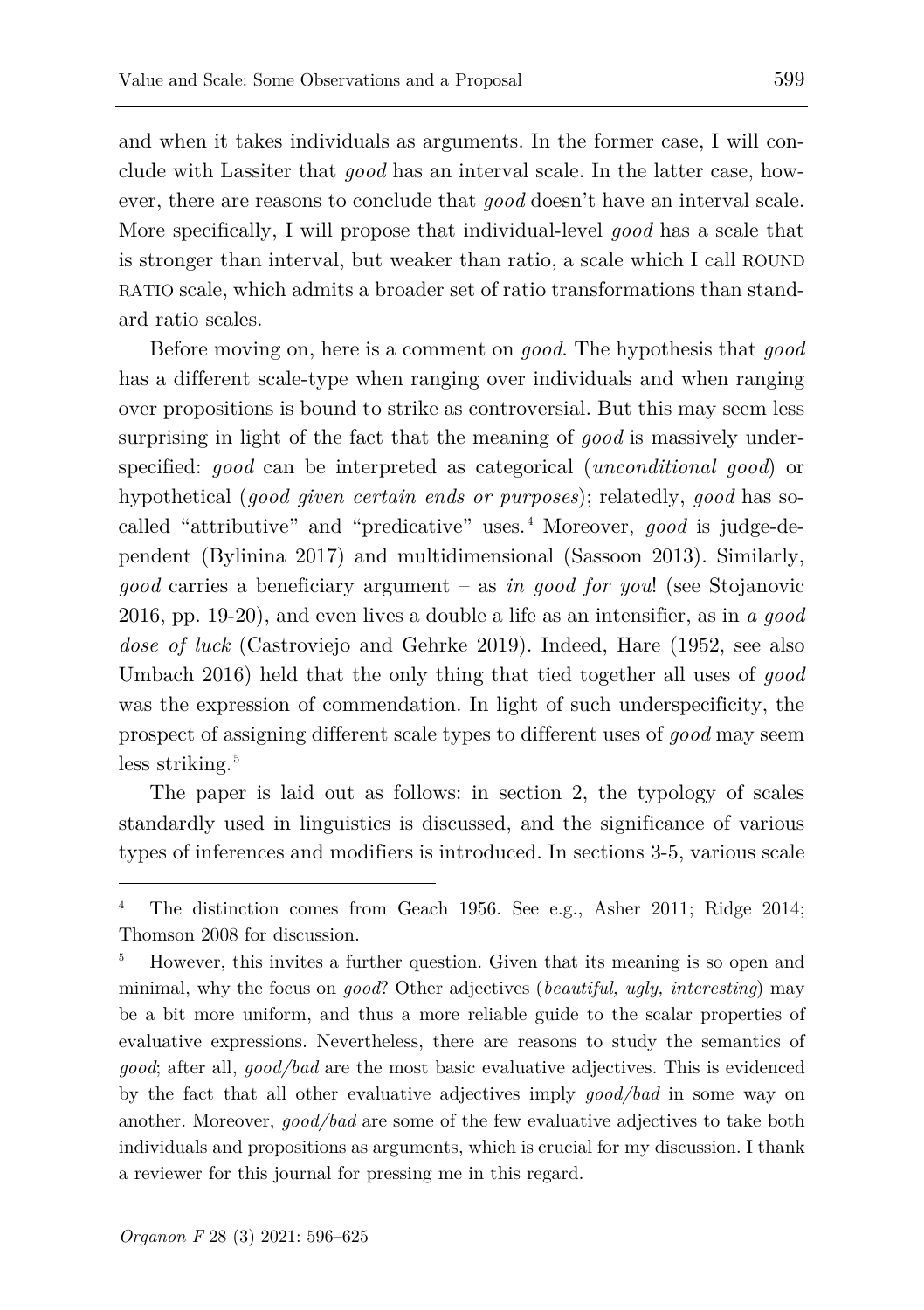types are introduced (in order of increasing strength) and rejected as candidates for the scale of *good*. In section 3 it is shown that *good* cannot have a merely ordinal scale. Subsequently, I argue that the hypotheses that *good* has an interval (section 4) or ratio scale (section 5) are problematic. In section 6, I propose a solution. Section 7 concludes.

### **2. Scale structure**

Lassiter (2017), Sassoon (2010), and others have resorted to Representational Measurement Theory (RMT, see Krantz et al. 1971) to explore the features of linguistically gradable items. Lassiter in particular focuses on epistemic, probability and deontic modals, but also on the evaluative adjective *good*, while Sassoon 2010 considers a more traditional set of gradable adjectives. In this and the following sections, I present the standard typology of scales following mainly Lassiter, as well as the relevant linguistic tests that can help diagnose the scale type of a scalar item, and we will see what best applies to *good*.

In RMT, the properties of scales are studied by considering what mathematical operations they support. The outcome of this is a typology of scales, or a set of scale types. Lassiter proceeds by attempting to subsume the scales lexicalized in various natural language expressions under scale types defined by RMT. His procedure is roughly the following: starting from the observation that some predicates are gradable, he assumes that they denote scalar properties, or SCALES for short. Then, in order to study the properties of those scales, he does two things. The first is to observe what kind of inferences and modifiers those natural language items allow and forbid. The second is to map the various acceptable uses of those scalar items onto different mathematical relations over the real numbers, in the way that RMT tells us to. Depending on the kind of mapping from natural language onto such mathematical relations that are admissible, a scale can be subsumed under one or other scale type.

For concreteness, let us define a SCALE as a tuple  $S = \langle X, \geqslant, \ldots \rangle$  containing a set of individuals  $X$ , a binary ordering relation  $\geq$  and potentially other operations. In order to determine the features of  $\mathcal{S}$ , one seeks to define a structure-preserving mapping (a homomorphism)  $\mu$  from  $\delta$  onto  $\langle \mathbb{R}, \geq, \ldots \rangle$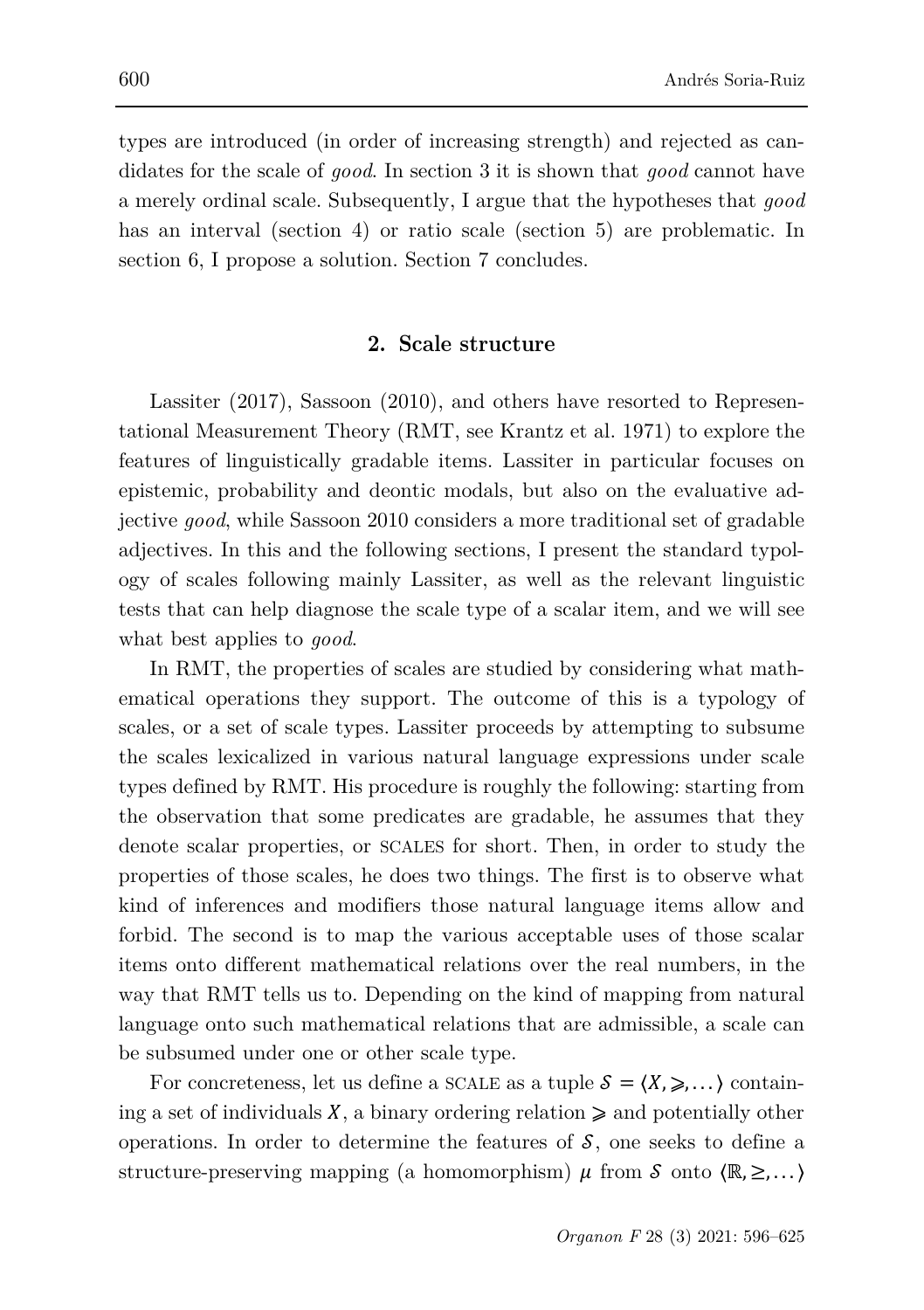(where  $\mathbb R$  is the set of real numbers,  $\geq$  is the usual ordering relation and other operations over R might be taken into account). If a function  $\mu$  is a homomorphism from  $\delta$  onto  $\langle \mathbb{R}, \geq, \ldots \rangle$ , then  $\mu$  is called an ADMISSIBLE MEAS-URE FUNCTION of  $\mathcal{S}$ . And to prove that  $\mu$  is an admissible measure function of  $\mathcal S$  is to prove a REPRESENTATION THEOREM. Different scale types are then distinguished by imposing different representation theorems that the admissible measure functions must satisfy; the more conditions they must meet, the more structure the scale has – the stronger the scale is.

There is a potentially infinite number of relations that one can define over a scale  $\mathcal S$ . But the crucial ones for our purposes are the binary ordering relation  $\geq$ , which was already mentioned, and the operation of CONCATE-NATION, (which is represented as ∘). Concatenation allows us to construct compound objects from the simple elements in a given domain. For any elements  $a, b$  in some domain,  $a \circ b$  is the concatenation of  $a$  and  $b$ .

However, concatenation is not a linguistic operation. In order to represent concatenation in natural language, it has to be mapped onto some model-theoretical relation. Lassiter (2017, p. 39), following Krifka (1989), maps it to the set-theoretical operation of JOIN, ⊔, restricted to non-overlapping individuals:  $x \circ y$  is defined if and only if

- 1.  $x$  and  $y$  belong to the same semantic type  $\alpha$ , and
- 2.  $x$  and  $y$  do not overlap.

When defined,  $x \circ y = x \sqcup y$ , where  $\sqcup$  is JOIN over domain  $D_{\alpha}$ .

JOIN maps onto different aggregation operations depending on what domain one considers. If one considers individuals, JOIN is mereological sum. Thus, for any non-overlapping individuals  $x, y, x \sqcup y =$  the complex individual formed by  $x$  and  $y$ ,  $x \oplus y$ . If one considers propositions, given that the JOIN operation over the domain of propositions amounts to set union, the concatenation of propositions will be their union: for any non-overlapping propositions  $u, v, u \sqcup v = u \cup v$ , which is represented linguistically as Boolean disjunction. Concatenation is crucial because mapping it to different mathematical relations helps define different scale types (in particular ratio and interval scales).

Lassiter focuses on the three main type of scales used in social and empirical sciences, namely ORDINAL, INTERVAL and RATIO scales. These scales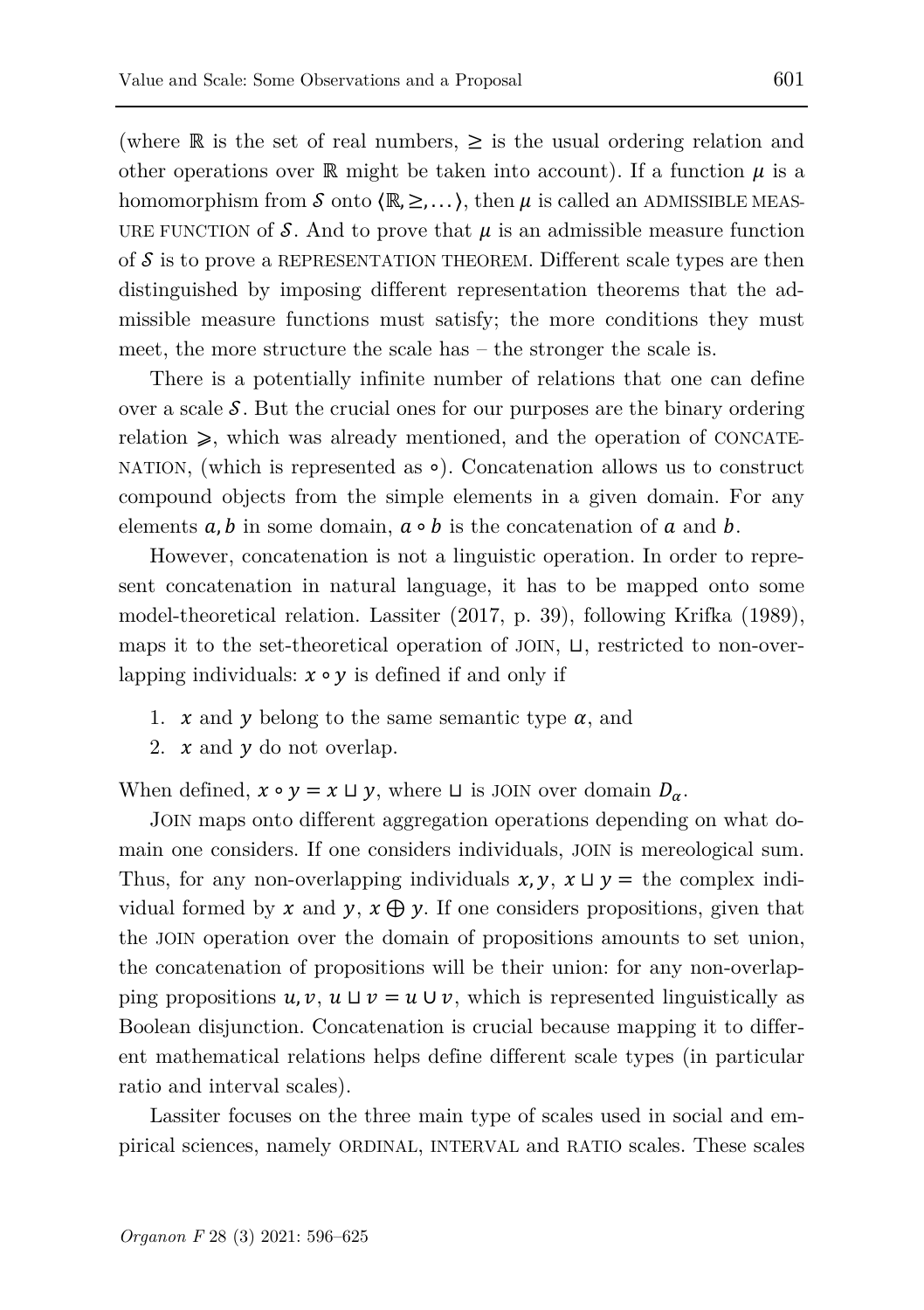are defined, as I said above, via their admissible measure functions. In order to investigate what scale a given lexical item has, one needs to consider adjectival modifiers. Adjectival modifiers carry information about the scales of the adjectives that they modify. Among the adjectival modifiers that can offer insight into scale structure there are measure phrases (*two meters, 35 years*), quantity adverbs (*much, a little, a lot*) and ratio modifiers (*twice, 1.38x*).

I will focus on patterns of acceptability and unacceptability. If an adjective accepts a modifier, then I will conclude that the adjective has a scale at least as strong as to represent the information contributed by the modifier. For example, in the introduction it was shown that (3) is an acceptable thing to say. This suggests that the scale of *tall* accepts units of measure based on centimeters (which in turn are based on ratio transformations, cf. Sassoon 2010).

On the other hand, if a modifier is not acceptable, this implies that the scalar information introduced by the modifier is too strong for the relevant adjective. For example, ratio modifiers such as  $n-x$  ( $n-times$ ) require an adjective with a ratio scale to be interpretable. If they combine with an adjective that has a weaker scale, i.e., *hot*, *late* or *safe*, it leads to infelicity:

(5) a.  $\#$  Bowl A is 1.38x as hot as bowl B. b. # Amir came 2x as late as Mora. c.  $#$  My neighborhood is  $4x$  as safe as yours.

As we will see, *hot* has an interval scale, according to which zero points are variable. *1.38x* requires a fixed zero point, and this is why it cannot combine with *hot*. The scale of *hot* does not provide a fixed zero point that *1.38x* can be interpreted relative to. Nonetheless, making explicit reference to a particular scale (e.g., Celsius) is a repair strategy for sentences like (5a):

(6)  $\checkmark$  Bowl A is 1.38x as hot as bowl B on the Celsius scale.

The reason why this qualification is successful is that making reference to the Celsius scale introduces the zero point needed to interpret the ratio 1.38.[6](#page-6-0)

<span id="page-6-0"></span><sup>6</sup> To some speakers, sentences like (5a) sound fine. Erich Rast (p.c.) suggests the following example: *I baked the Beef Wellington twice as hot as Gordon Ramsay said:*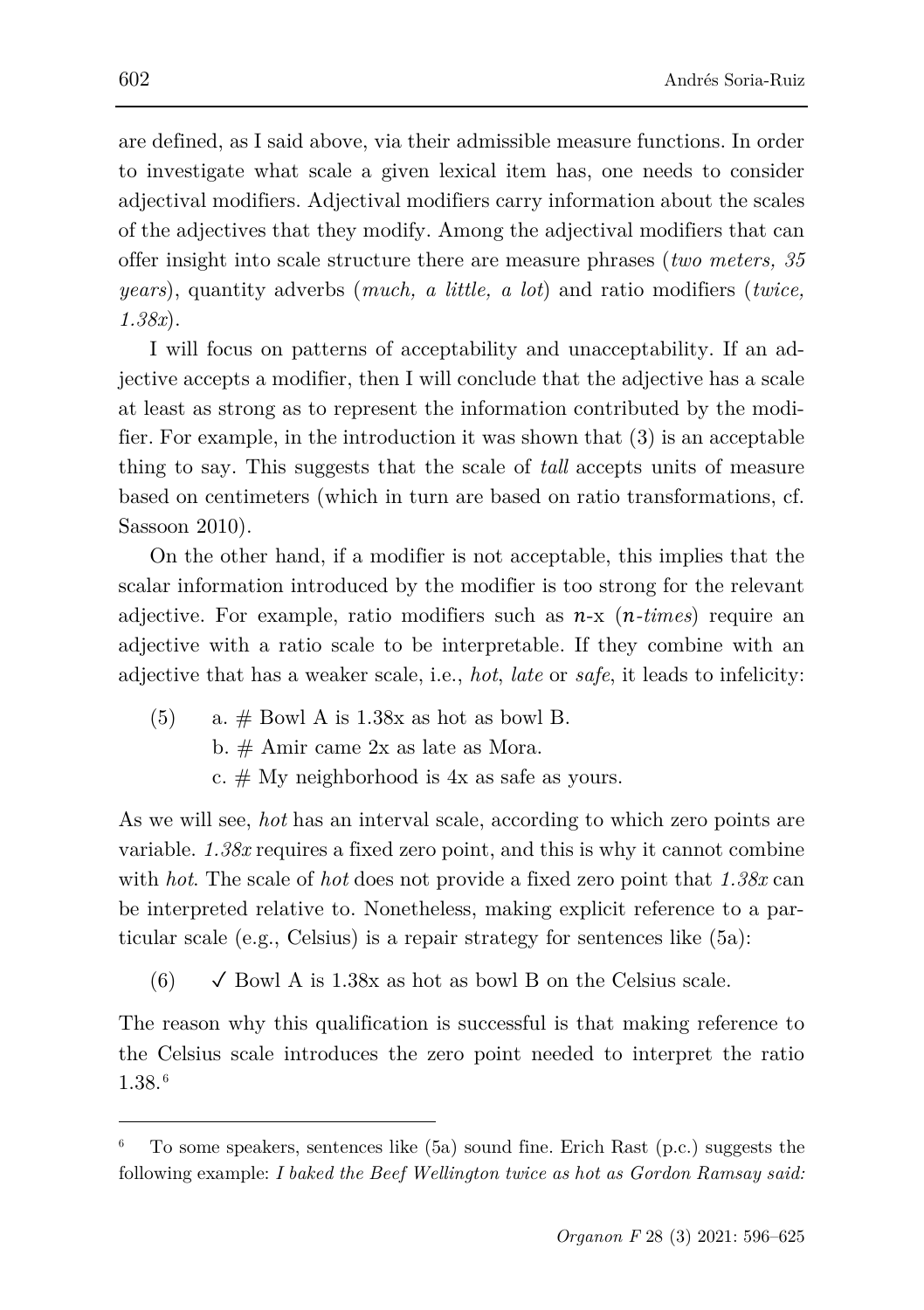I turn now to presenting these three scale types and to consider whether the scale lexicalized by *good* satisfies each of them.

# **3. Ordinal scales**

A scale  $\delta$  that is merely ordinal is such that all that can be said of the elements in its domain is how they are ordered with respect to each other. For this reason, all measure functions  $\mu$  that preserve the ordering among the reals are admissible measure function of  $\mathcal{S}$ . No other structure is represented; we do not know anything about the distances between elements on the scale, for instance, or their respective distances to a zero point. The relation of set inclusion is an example of a relation with a merely ordinal structure: all the information that set inclusion represents is an ordering on its domain. More precisely:

**Definition 1** (Ordinal scale). *If a scalar property*  $S = \langle X, \rangle$  *is an OR-DINAL SCALE (disregarding concatenation and other operations), then every admissible measure function that maps onto* ⟨ℝ, ≥⟩ *is such that, for all*  $x, y \in X$  *and*  $x \geq y$ ,  $\mu(x) \geq \mu(y)$ .

Any measure function  $\mu$  is an admissible measure function of  $\mathcal S$  as long as, to any two elements  $x, y$  of X that stand in the  $\geq$  relation of  $\mathcal{S}, \mu$  assigns numerical values such that the value of  $x$  is a number at least as great as . **Definition 1** says nothing about the type of mathematical operation that concatenation should be mapped onto. Thus, any mathematical operation is admissible; it could be addition, subtraction or what have you.

To see how this works, consider again the set inclusion relation. Let us represent it as a structure  $\langle \mathcal{P}(X), \Xi \rangle$ , where  $\mathcal{P}(X)$  is the power set of some set X, and  $\supseteq$  is the superset relation. If this structure is ordinal, then every measure function that maps it onto  $(\mathbb{R}, \geq)$  should satisfy the representation theorem above. This implies that any mapping that respects the ordering among reals will be an admissible representation of the superset relation.

*I set the oven to 200 C instead of 100 C, it's burnt!* This deserves more attention, but it's possible that, in many contexts, certain scales are so prevalent that repair strategies such as (6) are not needed.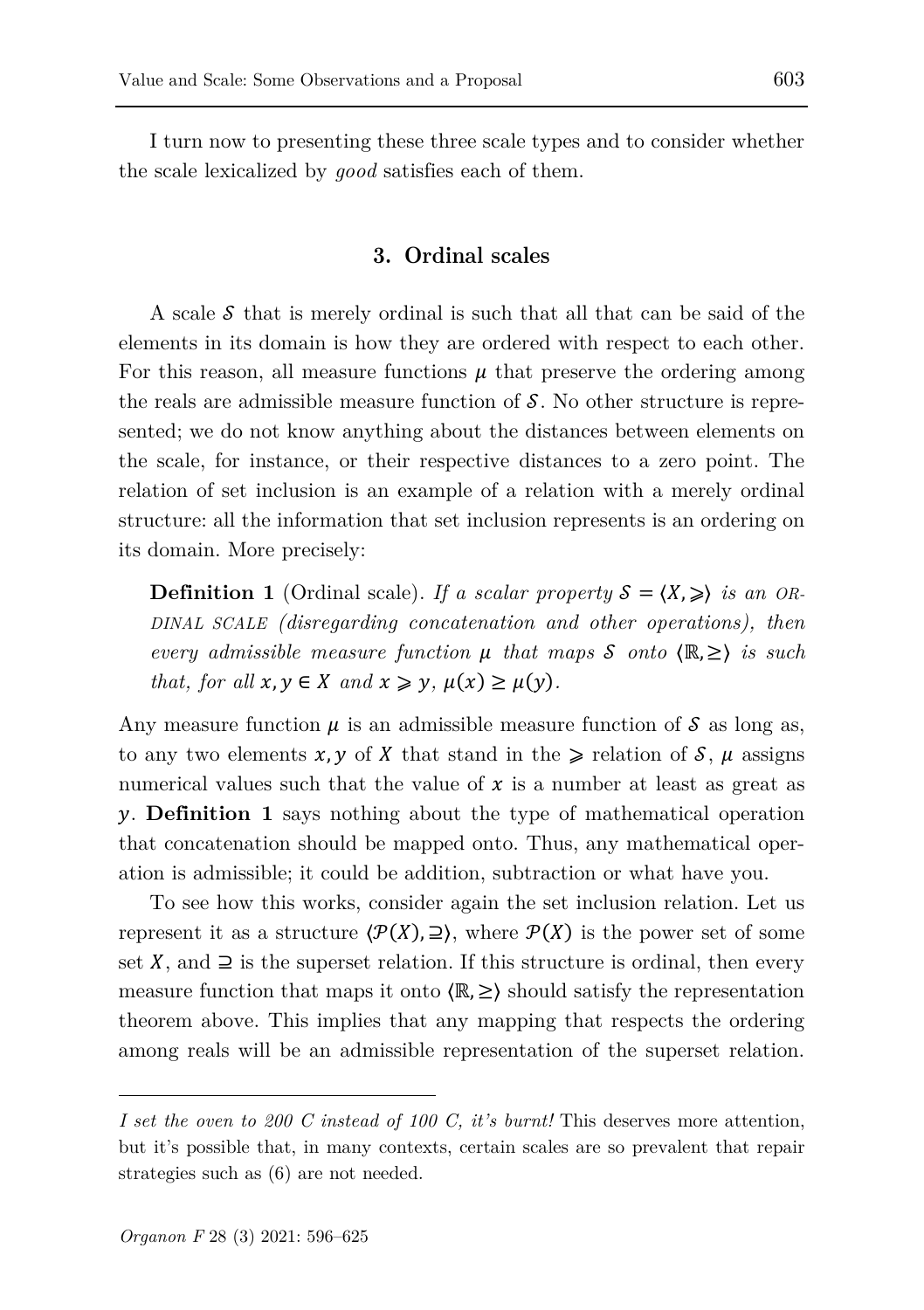For any two elements Y and Z of  $\mathcal{P}(X)$  such that  $Y \supseteq Z$ , a  $\mu$  such that  $\mu(Y) = 5$  and  $\mu(Z) = 3$  is an admissible measure function; another  $\mu'$  such that  $\mu'(Y) = 12,351$  and  $\mu(Z) = -0.0004$  also is; but a  $\mu''$  such that  $\mu''(Y) = 2$  and  $\mu(Z) = 3$  will not do, because  $2 \not\geq 3$ . The crucial feature of ordinal scales is that nothing matters beyond order; which is why, if one defines scales by its admissible measure functions, ordinal scales are very liberal.

Might the scale of *good* be merely ordinal? Lassiter's answer (2017, p.177), with which I agree, is negative: the scale of *good* cannot be merely ordinal, because in addition to order, the distance between elements also matters.

The crucial data point here is the admissibility of quantificational adverbs such as *much*, *a little* or *a lot*. Note that there is an interpretative difference between the following two sentences:

- (7) Volunteering is better than donating.
- (8) Volunteering is much better than donating.

However vague and variable the meaning of *much* may be, the fact that one can imagine a situation in which (7) would be true while (8) false suggests that they do not mean the same thing.

(9) Volunteering is better than donating, but not much better.

Informally, the admissibility of such modifiers imposes the requirement on the scale of *good* that the distance between measures be meaningful: (9) says that the value of volunteering is higher than the value of donating, but that the distance between them is not "much". If the scale of *better* were merely ordinal, all measure functions that respect the ordering between the two *relata* should be acceptable. *A fortiori*, measure functions according to which the difference in value between volunteering and donating amounts to "much" and measure functions according to which it does not should all be acceptable. But if that were so, it would not be possible to represent the contrast in truth conditions between (7) and (8). (9) attests such a contrast, and therefore the scale of better cannot be just ordinal.

More formally, the reasoning is the following: if *good* had an ordinal scale, then for any two elements on that scale that are ordered with respect to each other, all measure functions that respect that ordering should be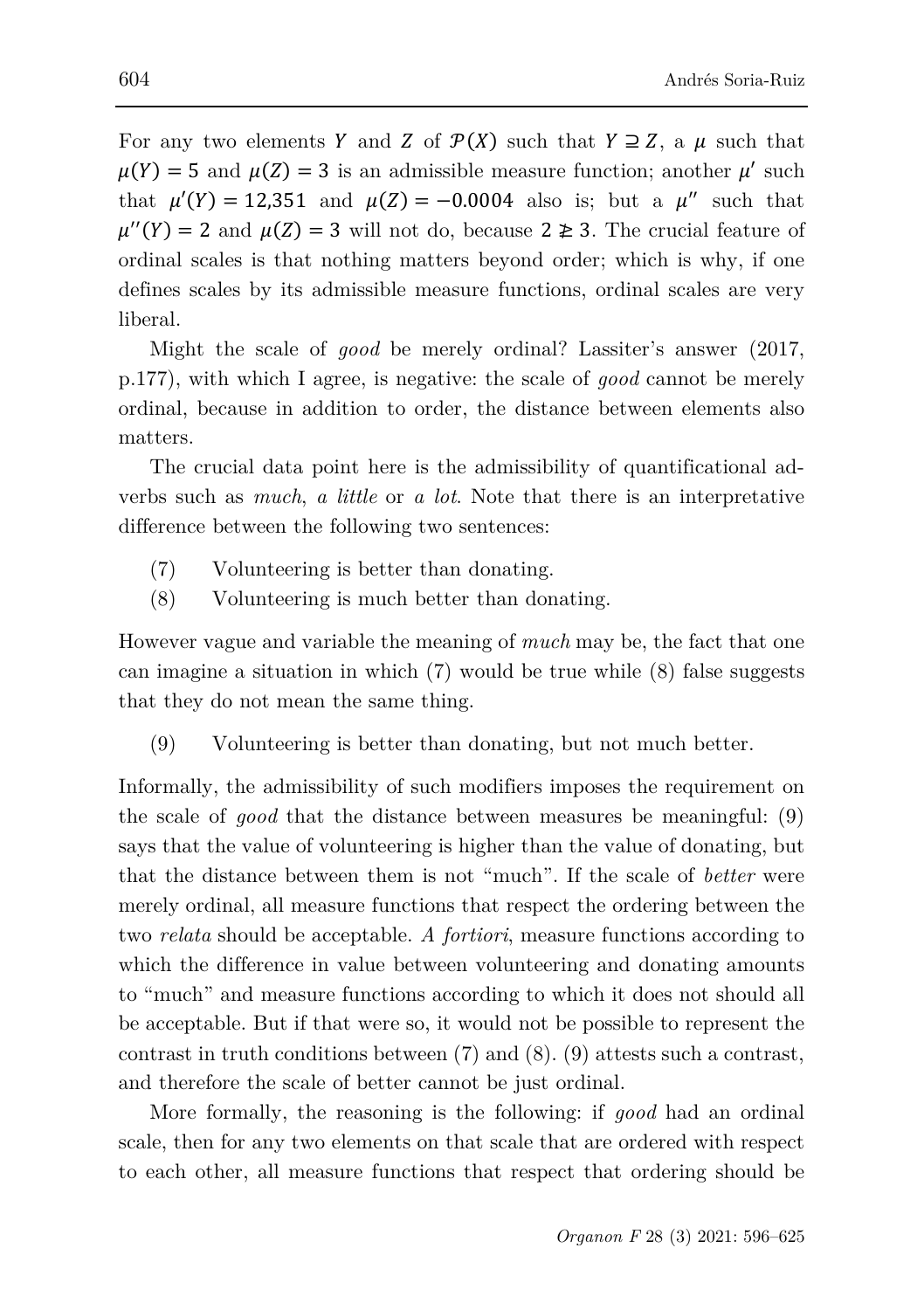admissible. A sentence like (9) however, admits certain order-preserving measure functions but also rules out others, namely those that assign a value to each element that is at least as great as whatever quantity *much* stands for:

(10) 
$$
(9) = \mu(\text{volume}) > \mu(\text{donate}) \& [\mu(\text{volume}) - \mu(\text{donate})] \ge
$$
  
\n/much

The fact that the truth-conditions of (9) require ruling out certain orderpreserving measure functions suggests that the scale of *good* must have more structure than that of an ordinal scale. Regardless of how one defines *much*, there will be order-preserving measure functions for which the relation in (7) holds, but the one in  $(8)$  doesn't – just think of any measure function assigning some but not much difference in value to volunteering and donating.

Based on this, one can conclude that *good* must have a stronger scale than ordinal. The reader can check that similar observations apply to other evaluative adjectives, as they can all be modified by quantificational adverbs such as *much*, *a little* or *a lot*. The other two salient alternatives are interval and ratio scales, in order of increasing strength.

## **4. Interval scales**

Interval scales are stronger than ordinal scales, but weaker than ratio scales. They are stronger than ordinal scales because over and above mere order, the distance between elements on the scale, that is, their intervals, matters. However, they are weaker than ratio scales, because they do not determine a zero point, and therefore the positions of elements on the scale cannot be defined using ratios. Interval scales take into account the distance, or gaps, between elements – for this reason, the elements on an interval scale are not actually points, but intervals (although this will not matter for our purposes).

Temperature, clock time or danger are familiar examples of interval scales. Informally, what is crucial about those natural language cases is that the scales that those expressions lexicalize do not determine a zero point: a "zero" degree of temperature is a mere convention, and changes when one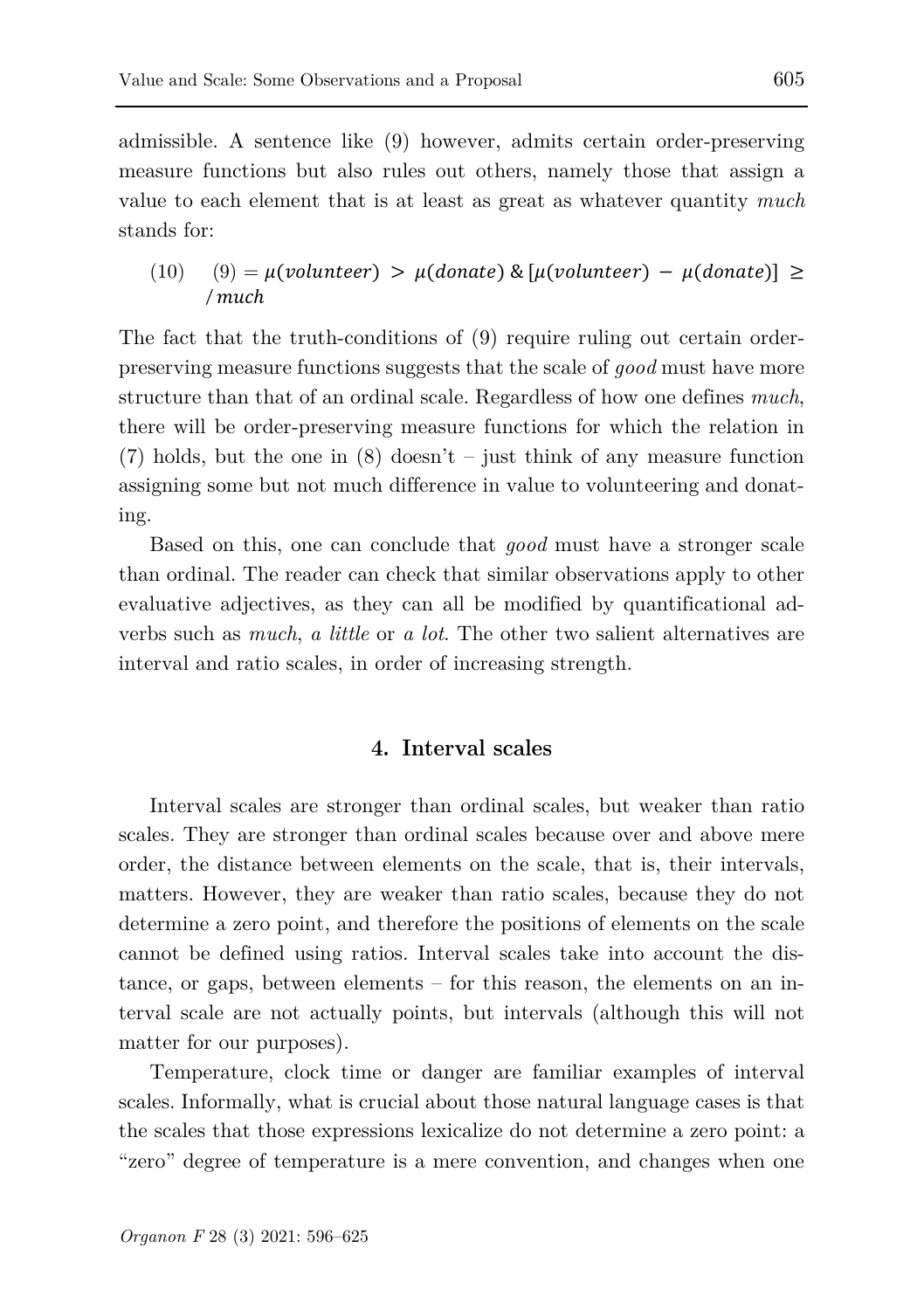moves from the Celsius to the Fahrenheit scale. Similarly, it is intuitive to think that there is no zero point in clock time or in a scale of danger/safety. Formally, this is cashed out by making ratio transformations meaningful only relative to some arbitrary reference point:

**Definition 2** (Interval Scale). *Where*  $S = \langle X, \geqslant \rangle$  *is a scale, if S is an INTERVAL SCALE, then the following representation theorem holds for every admissible measure function*  $\mu$  that maps  $\mathcal S$  onto  $\langle \mathbb R, \geq, + \rangle$ *: for all*  $x, y \in X$  and  $x \geq y$ , (i)  $\mu(x) \geq \mu(y)$  and (ii) *for any*  $\mu'$  *satisfying condition (i) and for any*  $z \in X$ *, there are some*  $n, m \text{ such that } n \in \mathbb{R}^+ \text{ and } m \in \mathbb{R}, \mu'(z) = n\mu(z) + m.$ 

That interval scales are strictly stronger than ordinal scales is easily seen by considering that the set of admissible measure functions according to **Definition 2** is a proper subset of the admissible measure functions according to **Definition 1**.

The crucial linguistic prediction associated with interval scales is that ratio modifiers are unacceptable. Recall the following examples:

(5) a.  $\#$  Bowl A is 1.38x as hot as bowl B. b. # Amir came 2x as late as Mora. c.  $#$  My neighborhood is  $4x$  as safe as yours.

Those ratio comparisons are meaningless unless a zero point is defined on the relevant scale, but the adjective does not provide one.

So, an attractive explanation for why (5a) is odd becomes available: note that temperature is measured by scales such as Celsius, Fahrenheit or Kelvin. Now, (5a) might be true in a certain scale (say, Celsius). But if one moves to a Fahrenheit scale, the ratio 1.38 will be meaningless because the conversion between Celsius and Fahrenheit does not preserve ratios. For instance, if bowl A is 62.1°C and bowl B is 45°C, one could say that bowl A is 1.38x hotter on the Celsius scale than bowl B. But in a Fahrenheit scale, those temperatures are 143.78 and 113 respectively, and the ratio between them would no longer be 1.38.

However, I noted that (5a) can be repaired by mentioning a specific scale: if one adds the qualification that one is using a Celsius scale, the sentence immediately improves.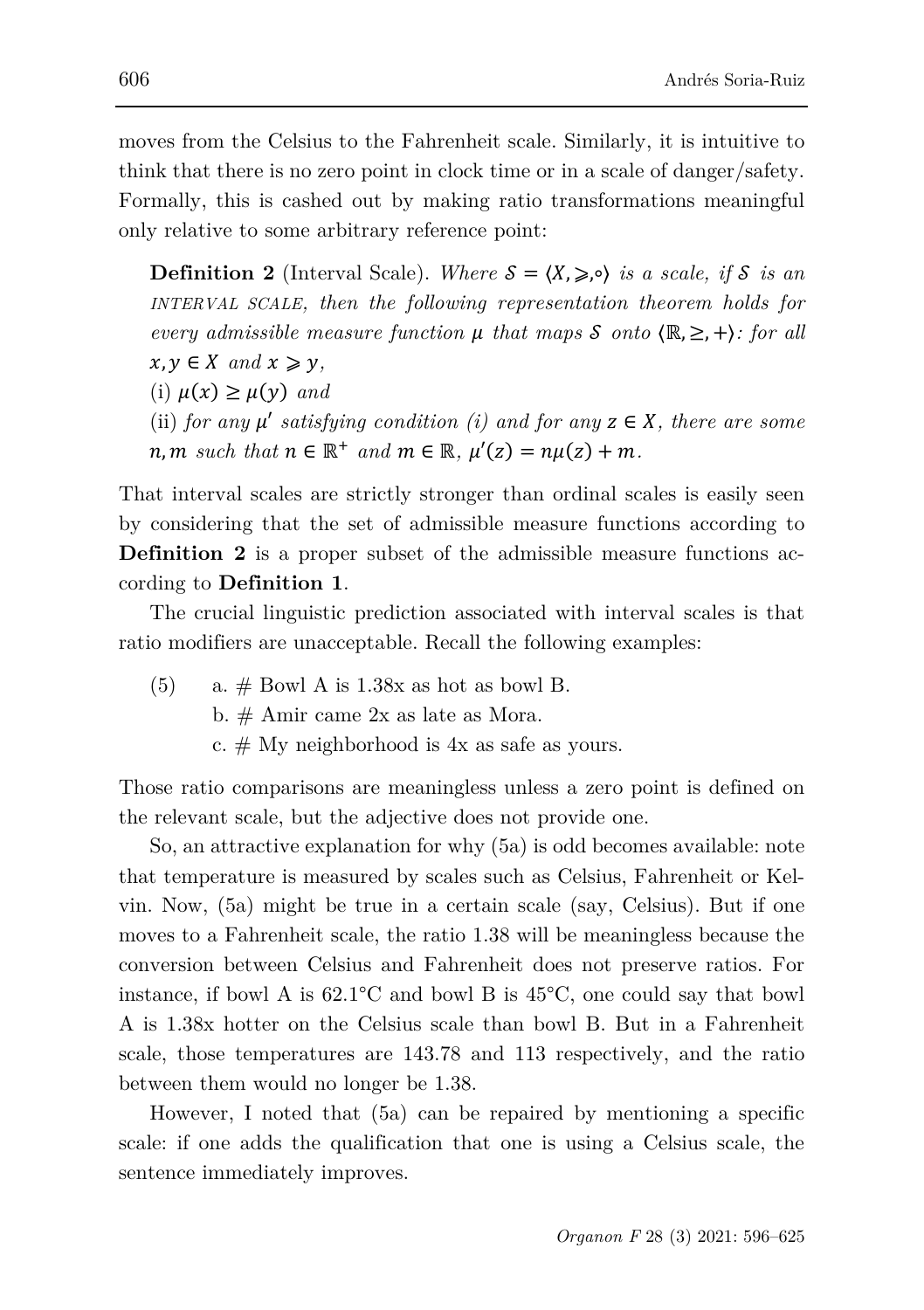(6)  $\checkmark$  Bowl A is 1.38x as hot as bowl B on the Celsius scale.

The reason for this is that mentioning the Celsius scale introduces the necessary zero point required to interpret the ratio modifier.

Note, in addition, that the comparative size of intervals can be measured using ratios. So even though it does not make sense to say that Amir came twice as late as Mora, it does make sense to say that Amir was delayed by twice as much, or that he stayed for twice as long as Mora. This is because, even though the scale of temporal instants does not have a natural zero point, the intervals between temporal instants do.

Might *good* have an interval scale? The answer is not straightforward. On the one hand, *good* (and evaluatives in general) eschews precise ratio modifiers such as  $1.38x$ .<sup>[7](#page-11-0)</sup> In this sense *good* behaves like interval adjectives:

(11)  $\#$  Volunteering is 1.38x as good as donating.

However, this is not enough to conclude that *good* has an interval scale, for two reasons. First, attesting the unacceptability of ratio modifiers is not enough to determine that the relevant adjective has an interval scale. Postulating an interval scale is appropriate in the case of temperature or clock time, but that is because we know independently how temperature and clock time are measured – and, in particular, we know that zero points on the relevant scales are arbitrary. This reasoning does not apply to *good*: we do not know whether putative zero points on the goodness scale are arbitrary, because – again, setting aside coercive interpretations – there is no standard way of measuring value. Given that we lack independent evidence for or against the presence of arbitrary zero points on the *good* scale, we cannot conclude from the unacceptability of precise ratio modifiers that *good* has an interval scale.

Secondly, *good* (and other evaluatives) admit round ratio modifiers, whereas interval adjectives reject them:

 $(12)$  You have to be twice as good.<sup>[8](#page-11-1)</sup>

<span id="page-11-0"></span><sup>7</sup> Recall that uses in which *good* is coerced into a ratio interpretation are set aside, see n.3.

<span id="page-11-1"></span>Adapted from Coates' quote at the start.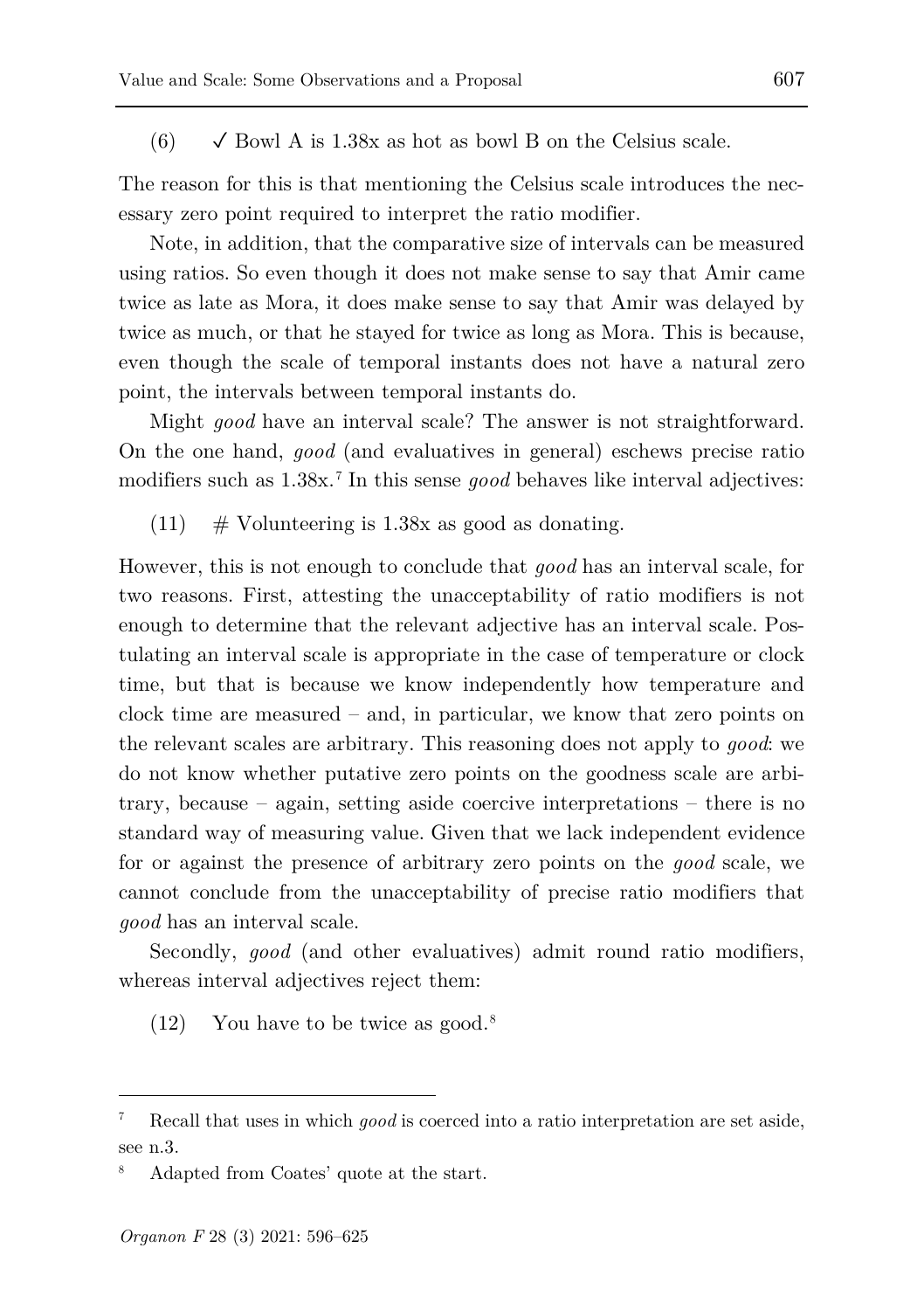- $(13)$  Your daughter is, like, four times more beautiful.<sup>[9](#page-12-0)</sup>
- $(14)$  He'd have to be ten times more charming than Arnold.<sup>[10](#page-12-1)</sup>

Given this, the same reasoning regarding quantificational adverbs applies here. If some ratio modifiers are acceptable, this means that there is an interpretative difference between, e.g., *better* and *twice as good*.

- (15) You have to be better than Concha.
- (16) You have to be twice as good as Concha.

If so, then the scale of *good* must be capable of representing this difference. However indeterminate the meaning of *twice as good* may be, the fact that one can imagine a situation in which (15) would be true while (16) is false suggests that they do not mean the same thing.

(17) You have to be better, but not twice as good as Concha.

As discussed above, if an adjective accepts a modifier, then one can conclude that the adjective has a scale at least as strong as to represent the information contributed by the modifier. The admissibility of ratio modifiers imposes the requirement on the scale of *good* that ratios be meaningful. If the scale of *good* were merely interval, then it would not be possible to represent ratios between degrees. But (17) does represent a ratio between value measures, and therefore the scale of *good* cannot be simply interval. However, Lassiter (2017, 89 and ff) has resisted the view that the acceptability of round ratio modifiers is evidence against adjectives like *good* having an interval scale. In his view, round ratio modifiers are hyperbolic and stand for interval modifiers such as *much* or *a lot*. E.g., *ten times more charming* would be a hyperbolic way of saying *much more charming*. Lassiter says that the fact that those sentences become unacceptable when one adds an adverb like *exactly* points in this direction:

- (18) You have to be  $(\text{# exactly})$  twice as good as Concha.
- (19) Your daughter is, like, (# exactly) four times more beautiful.
- (20) He'd have to be  $(\text{\# exactly})$  ten times more charming than Arnold.

<span id="page-12-0"></span><sup>9</sup> Adapted from the series *Fresh Off the Boat*, season 5 chapter 5, 2018.

<span id="page-12-1"></span><sup>10</sup> Adapted from the movie *Pulp Fiction*, 1994.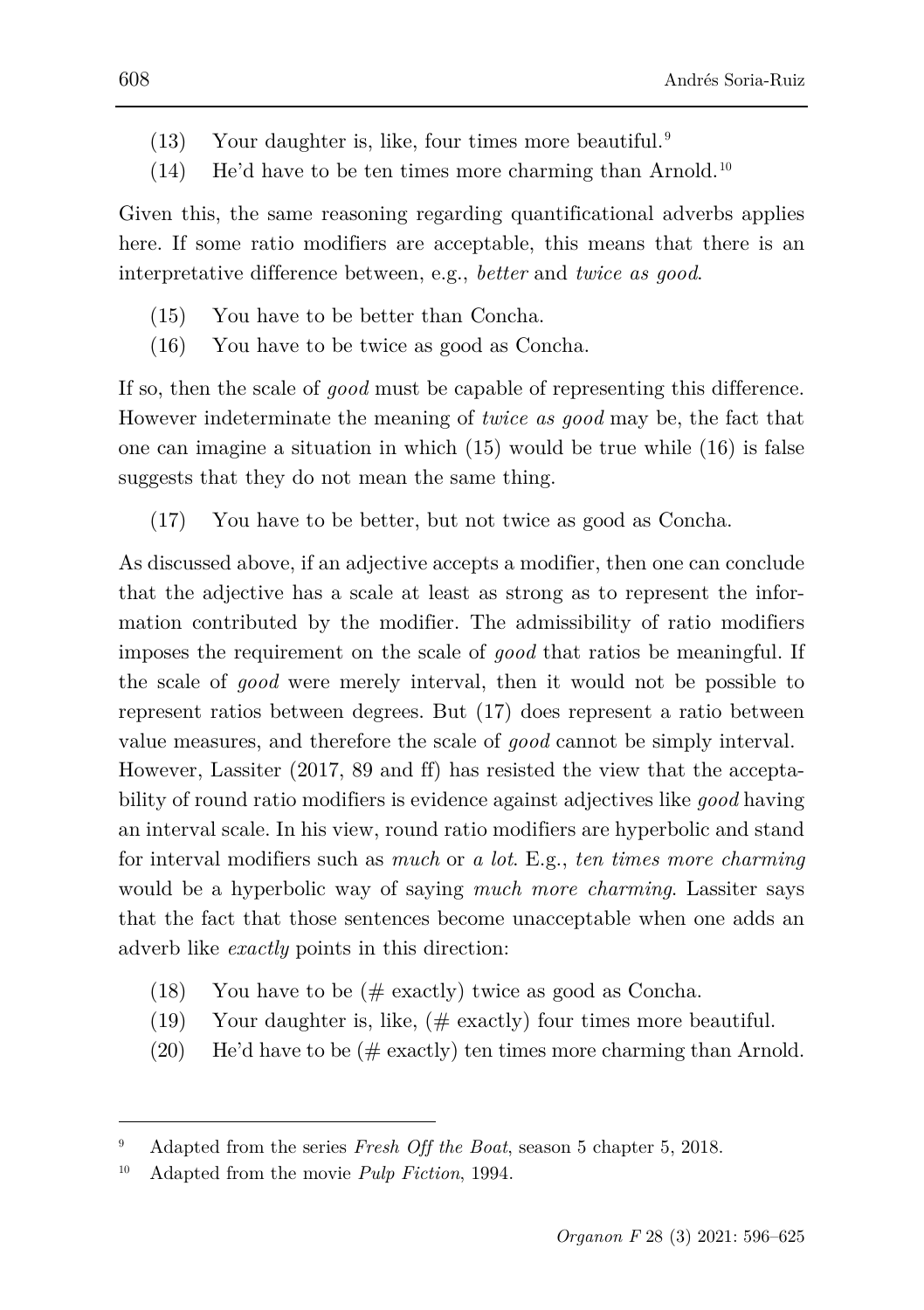But it is one thing to say that these modifiers are hyperbolic, and a different one to say that they are really interval. The latter view predicts that such modifiers should be admissible with interval adjectives across the board. This prediction is not borne out, as *twice as hot* is just as bad as *1.38x hotter* (the same goes for (5b)-(5c), barring possible acceptable instances, see n.6):

 $(21)$  # Bowl A is twice as hot as bowl B.

To avoid this bad prediction, one may reject Lassiter's exact version of a hyperbole view, according to which round ratio modifiers are tantamount to interval modifiers. Alternatively, one could say that modifiers like *10x*, *20x* or *50x* are hyperbolic ways of saying *many times*. This possibility is suggestive when one considers the relative frequency of these modifiers in corpora: briefly, "very" round modifiers such as *2x*, *10x*, *100x* and *1000x* are significantly more frequent than  $3x$ ,  $4x$ ,  $5x$ ,  $20x$  or  $50x$ . This suggests that the former might be somewhat idiomatic, and not to be taken as literally expressing measurement.[11](#page-13-0) But even so, if *good* accepts a modifier like *many times*, this is still evidence that *good* has a stronger scale than interval, contrary to Lassiter.

In sum: partially based on his view that round ratio modifiers are hyperbolic, Lassiter maintains that *good* has an interval scale. But his reasoning is essentially abductive: given that according to him an ordinal and a ratio scale can be ruled out, only interval scales remain as a candidate among the type of scales attested in natural language. I have offered an argument against the view that *good* has an ordinal scale (acceptability of *much*); as well as an argument against the view that *good* has an interval scale (acceptability of *twice*). Lassiter rejects the latter, but I've pushed back against his alternative view that round ratio modifiers are hyperbolic

<span id="page-13-0"></span><sup>11</sup> A search on Corpus of Contemporary American English (COCA, [https://www.en](https://www.english-corpora.org/coca/)[glish-corpora.org/coca/\)](https://www.english-corpora.org/coca/) of a set of round ratio modifiers between 1 and 100, in addition to 1000, combined with *better* reveals that a handful of round modifiers are significantly more frequent than others. In decreasing frequency: twice *as good* (113), *ten times* (84), *a thousand times* (63), *a hundred times* (38), *five times* (18), *three/four times* (15), *twenty times* (4) *and fifty times* better (3). I thank a reviewer for inviting me to look into this.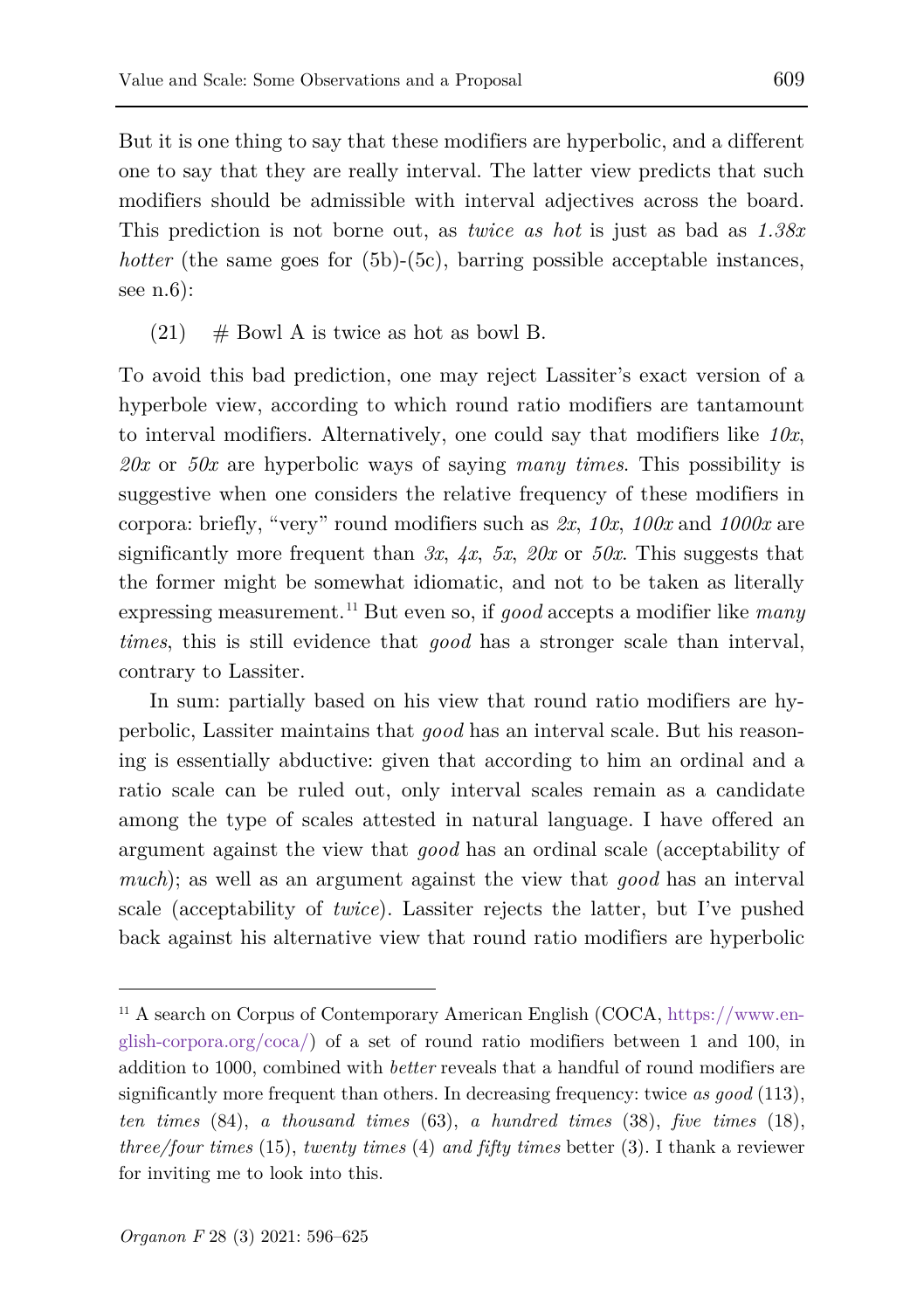interval modifiers. However, I haven't yet looked at Lassiter's argument against *good* having a ratio scale. To this end, let us move on to ratio scales.

# **5. Ratio scales**

Ratio scales are characterized by the fact that the relative "size" of elements matters. In particular, difference in size between elements is measured in ratios, which means that only ordering-preserving measure functions that are obtained via a multiplication operation are admissible. In addition to this, ratio scales require that concatenation be mapped onto the mathematical operation of addition. That is, the concatenation of two elements may only be mapped onto a measure function that assigns to such compound object the arithmetical sum of the individual measures of the concatenated elements.

Scales like height and weight are familiar examples of ratio scales, where the relation between elements in the scale can be mapped onto measure functions that maintain a constant ratio between the numerical values assigned to them. More formally:

**Definition 3** (Ratio Scale). *If a scalar property*  $S = \langle X, \geq 0 \rangle$  *is a RATIO SCALE, then the following representation theorem holds for every admissible measure function*  $\mu$  *that maps*  $\mathcal S$  *onto*  $(\mathbb{R}, \geq, +)$ *: for all*  $x, y \in X$  *and*  $x \geqslant y$ , (i)  $\mu(x) \geq \mu(y)$ , (ii)  $\mu(x \circ y) = \mu(x) + \mu(y)$  and (iii) *for any*  $\mu'$  *satisfying (i) and (ii), there's an*  $n \in \mathbb{R}^+$  *s.t. for any*  $z \in$  $X, \mu'(z) = n\mu(z)$ .

Recall that admissible measure functions for ordinal scales satisfy only the first of those conditions. Admissible measure functions for interval scales satisfy the first condition as well as a "liberal" version of the third, where ratios are calculated relative to arbitrary and variable "zero" points. Since no reference is made here to such variable, ratios are fixed relative to the real zero. Thus, whereas an interval scale admits all ratios calculated taking any real as reference point, a ratio scale admits only those calculated relative to 0. This means that a ratio scale imposes more conditions on the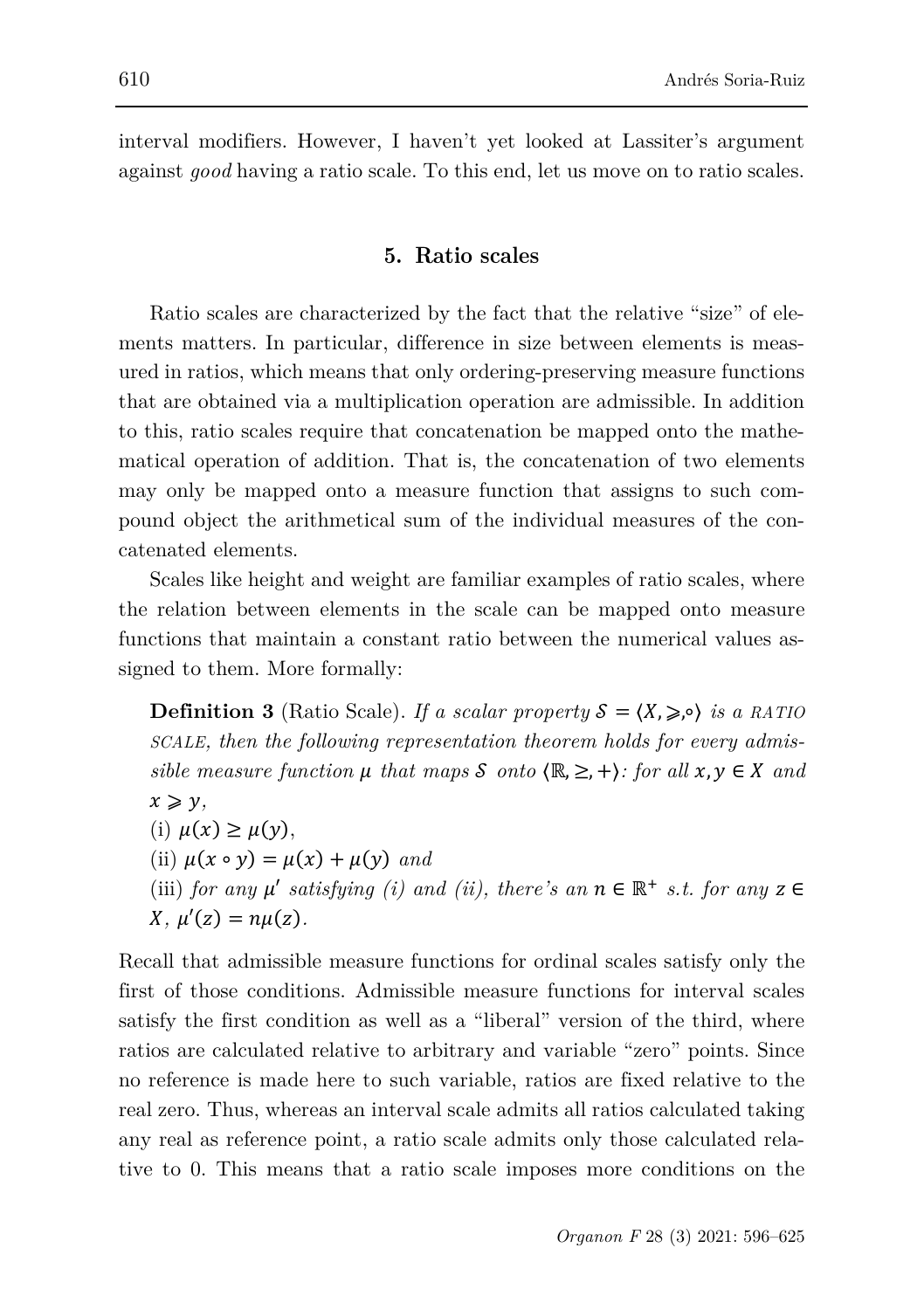admissible measure functions, and is therefore a stronger scale type than ordinal and interval scales.

In order to see how ratio scales constrain admissible measure functions, consider a familiar example: height. Seeing why the height scale  $S_{hei}$  is stronger than an ordinal scale is straightforward: suppose that Amir is taller than Mora. If height were an ordinal scale, one should be able to map Amir and Mora's heights to any pair of numerical values under the  $\geq$  relation. But some of those values would radically misrepresent their heights. Suppose that Amir and Mora are respectively 182 and 165 centimeters tall. Consider a measure function  $\mu'$  that assigns  $\mu'(\text{Amir}) = 182$ ,  $\mu'(\text{Mora}) =$ 165, but such that their concatenated heights,  $\mu'$ (Amir ∘ Mora), is equal to 17.  $\mu'$  respects the ordering relation between them – i.e., complies with condition (i) in **Definition 3**. But it radically misrepresents the intuitive value of their concatenated heights – it doesn't comply with condition (ii). Or consider another measure function  $\mu''$  that assigns  $\mu''(\text{Amir}) = 182$ ,  $\mu''(\text{Mora}) = 181.9$  and  $\mu''(\text{Amir} \circ \text{Mora}) = 363.9$ . This measure function respects the ordering relation between Amir and Mora – complying with  $(i)$ , and the fact that their combined heights should be the arithmetical sum of their individual heights – complying with (ii). But it does not respect the intuitive relation that holds between Amir and Mora's heights, because it does not preserve the ratio between their heights. That is, it does not respect condition (iii) in **Definition 3**.

Condition (ii) and (iii) in **Definition 3** impose more structure on the admissible measure functions for a ratio scale than mere preservation of order, and thereby define a stronger scale. In particular, if a scale  $\mathcal S$  is ratio, only order-, addition-, and ratio-preserving measure functions are admissible.

I have argued that *good* cannot have an ordinal scale, and I have argued that it doesn't have an interval scale either. Is the goodness scale a ratio scale? There are two considerations against this. First, since ratio scales make ratio comparisons interpretable, adjectives that have a ratio scale are predicted to admit ratio modifiers. This prediction is borne out for *tall*, which is (independently) known to have a ratio scale:

(22) Amir is 1.38x as tall as Mora.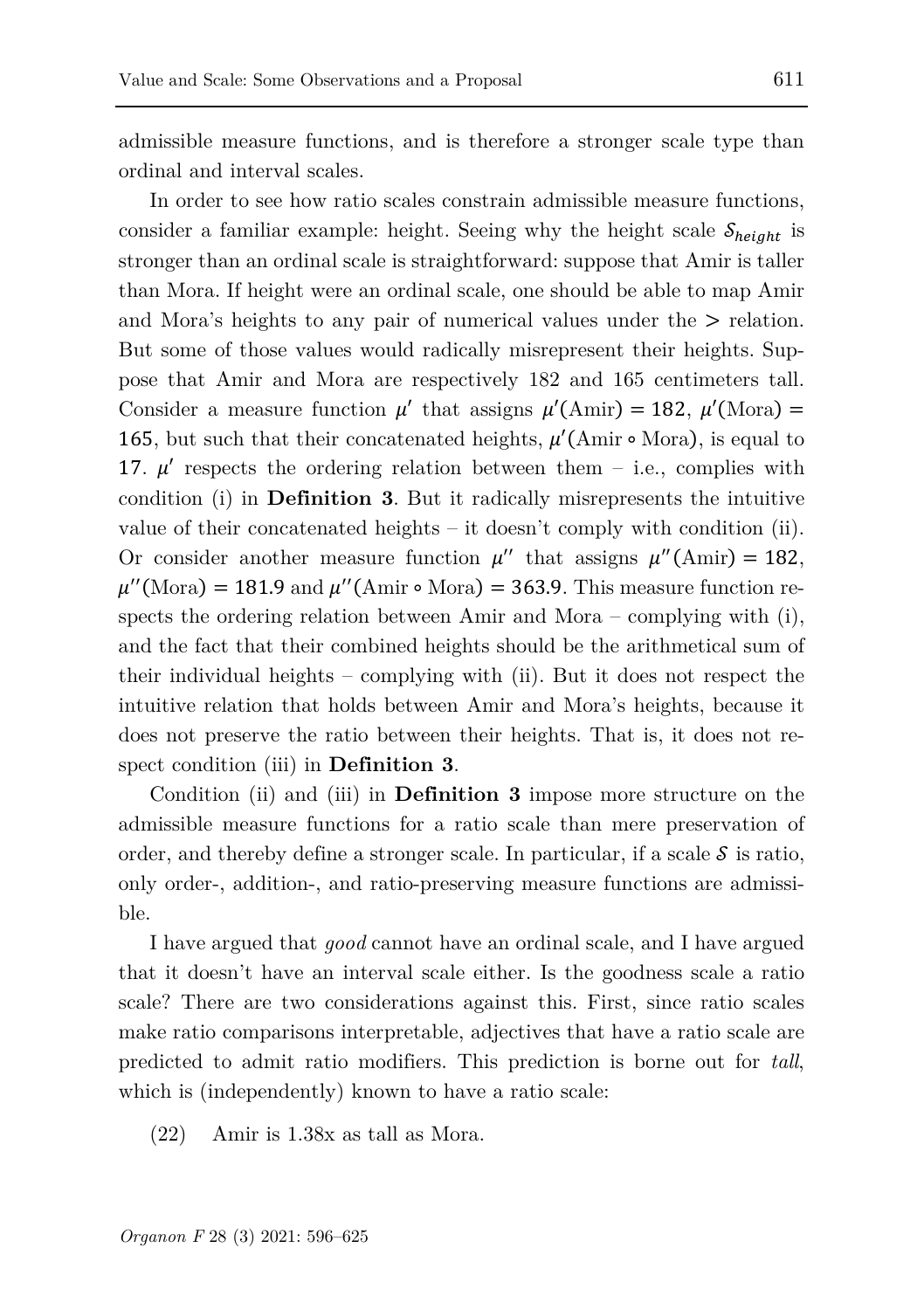Conversely, adjectives that eschew ratio modifiers are predicted to not have ratio scales. Such is the case for *good* and precise ratio modifiers:

 $(11)$  # Volunteering is 1.38x as good as donating.

Secondly, ratio scales are by definition POSITIVE with respect to concatenation, and the scale of *good* is not, according to Lassiter (2017, p. 179 and ff). Being positive with respect to concatenation means that the concatenation of any two elements has a greater degree of the relevant property than either element. More formally, a scale  $S = \langle X, \geq, \circ \rangle$  is positive with respect to concatenation iff for any  $x, y \in X$  that do not overlap,  $x \circ y > x$  (except if  $S$  is lower-bounded, and  $\gamma$  has exactly the value of the lower-bound; i.e., if  $\gamma$  is equal to 0). Lassiter holds that the *good* scale lacks this property, based on the observation that it seems to respect the following inference pattern:

(23) 
$$
a. a \ge b
$$
  
\n $b. a \ge c$   
\n $\therefore a \ge (b \circ c)$ 

If  $S$  were positive with respect to concatenation, that inference should fail in many instances. But it does not fail for *good* (by contrast, it very clearly fails for *likely*, which is independently argued to have a ratio scale). For an example, consider the following, intuitively valid inference from Lassiter (2017, p. 179; recall that concatenation for propositions is disjunction):

(24) a. It's as good for the card to be a spade as it is for it to be a heart.

b. It's as good for the card to be a spade as it is for it to be a diamond.

∴ It's as good for the card to be a spade as it is for it to be a red card.

According to Lassiter, that this inference pattern is in general valid shows that the scale of *good* has to be weaker than a ratio scale.

Here appears a dilemma. The first horn is that considerations about precise ratio modifiers suggest rejecting all scale types as weak as ratio. The second horn is that considerations about concatenation suggest rejecting any scale type as strong as ratio, since all are positive with respect to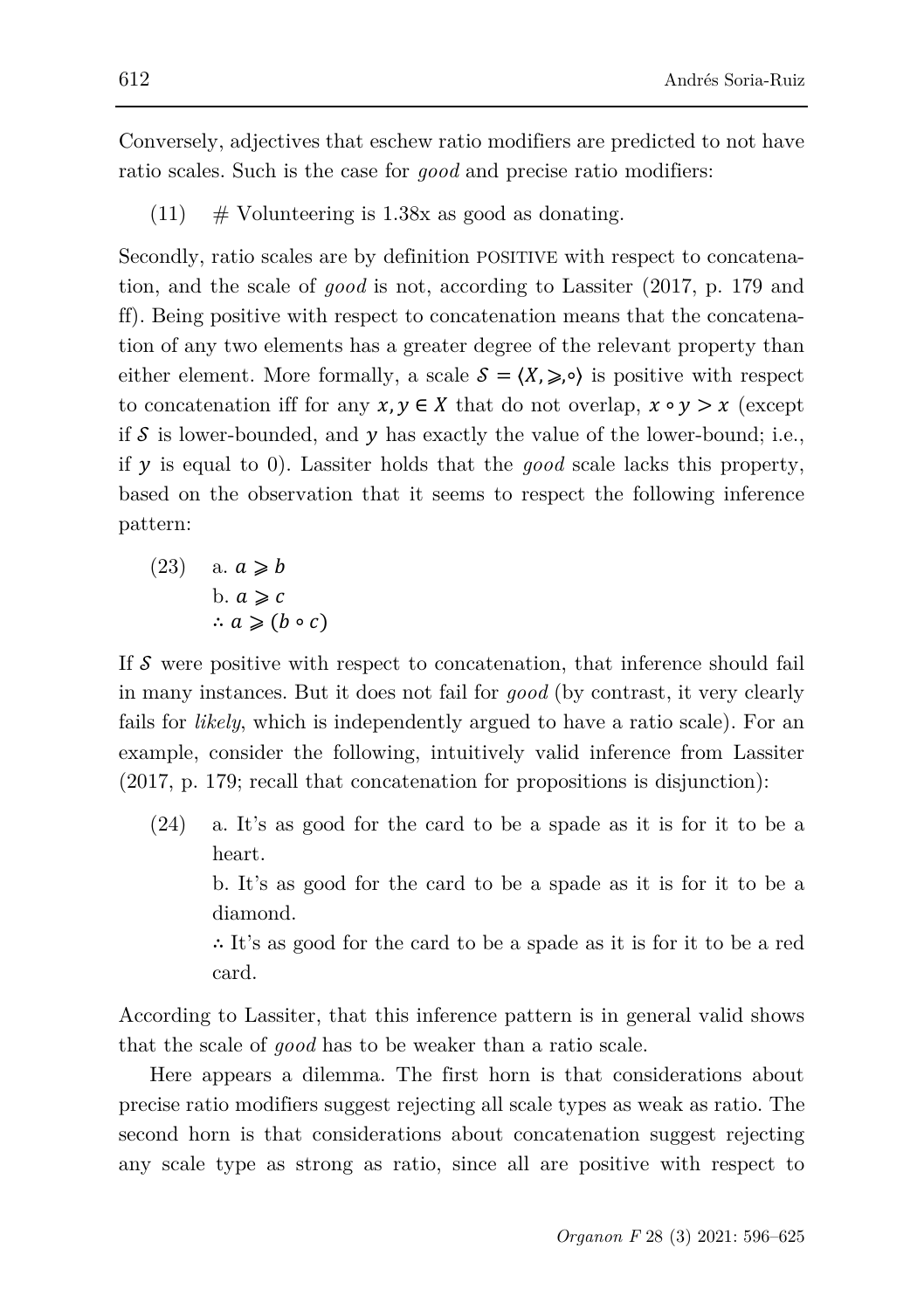concatenation. I propose to solve this dilemma by partially rejecting the second horn: Lassiter's considerations about concatenation apply to propositional-level *good (it is good that )*, but not to individual-level, or adnominal *good ( is good)*. Thus, even though there's reason to reject any scale type as strong as ratio for propositional *good*, those considerations do not extend to individual-level *good*. In sum, I agree with Lassiter that propositional-level *good* has an interval scale, but I'll propose that individual-level *good* has a scale that is stronger than interval, although weaker than a standard ratio scale.

When one moves from propositional to adnominal *good*, the inference in (24) arguably fails. Intuitively, this is the case because concatenation for individuals is mereological sum, and the sum of two individuals can have a higher value than each of those individuals taken separately: $12$ 

 $(25)$  a. Car  $\alpha$  is at least as good as car  $\beta$ . b. Car  $a$  is at least as good as car  $c$ . ∴ Car  $\alpha$  is at least as good as car  $\beta \bigoplus \alpha$ .

To see how this inference can fail, one can think of good in terms of preference: for any two individuals  $x, y, x$  is at least as good as  $y$  just in case x is at least as preferable as  $\gamma$ . In turn, one may spell this out by saying that  $\chi$ is at least as preferable as  $\nu$  just in case every time you have the option of choosing  $\gamma$ , you also choose  $\chi$ . Understood in this way, premise (25a) says that every time you have the option of choosing  $b$ , you also choose  $a$ . Premise (25b) says that every time you have the option of choosing  $c$ , you also choose  $a$ . But it is consistent with this that if you get to choose the sum of b and c, you may no longer choose  $a$  as well. In other words, cars b and c may have a higher value taken together than taken separately, making the premises true but the conclusion false.

The key to the contrast between adnominal and propositional-level *good* is, of course, concatenation: concatenation for individuals is mereological sum, while for propositions it is disjunction. This has completely different

<span id="page-17-0"></span> $12$  One might disagree about specific cases, perhaps with other evaluative adjectives. Can the sum of two dishes be tastier than the tastiest of them? Can the sum of two pictures be more beautiful than the most beautiful of the two? Perhaps not, but a single positive instance suffices to falsify the inference, and it can be found.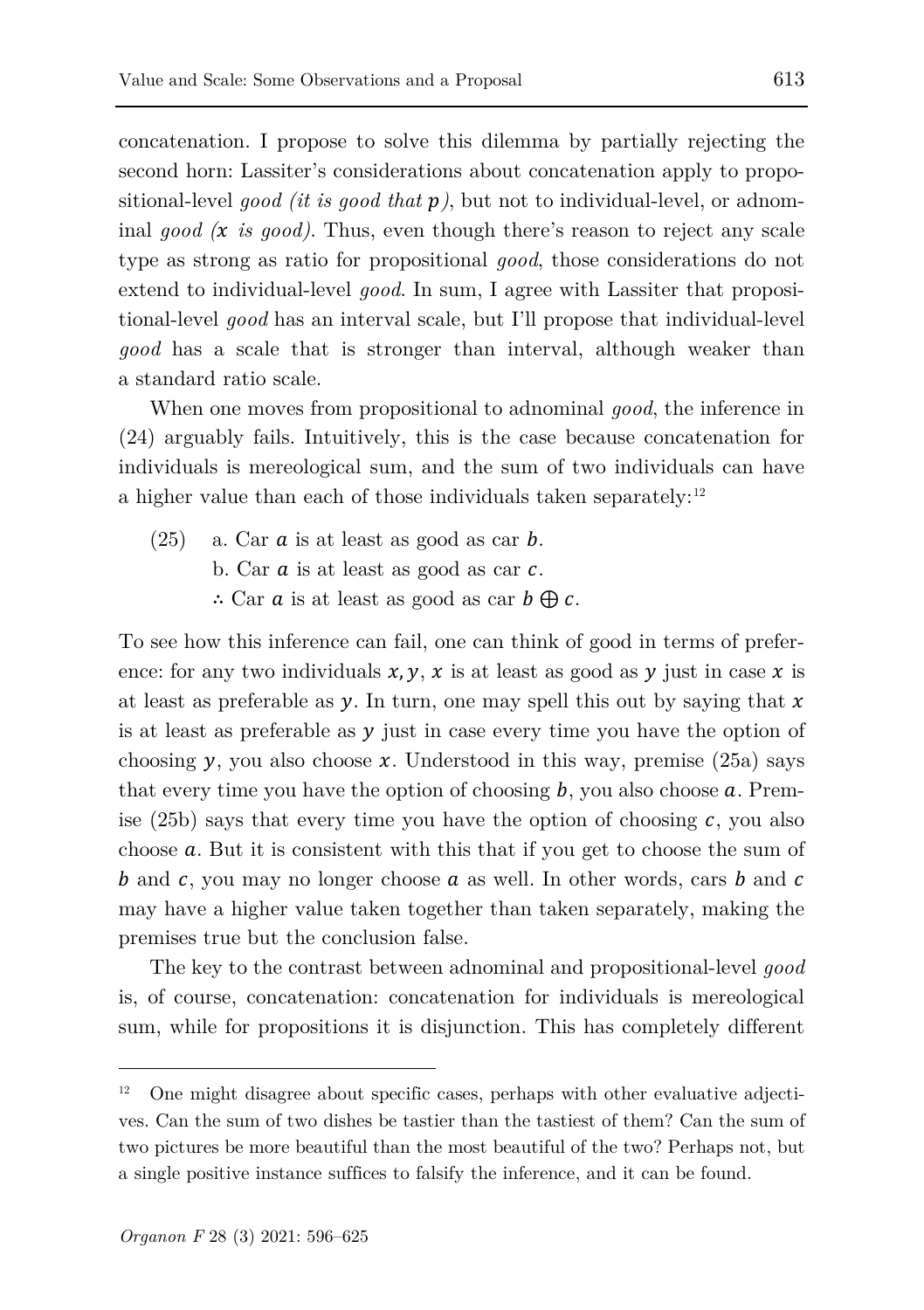consequences for the assessment of complex objects. Note that, intuitively, the value of a proposition amounts to the value of its outcome. Similarly, the value of a disjunction must also amount to the value of its outcome, that is, one of its disjuncts. This suggests that the value of a disjunction is maximal, that is, a disjunction is no more valuable than its most valuable disjunct. By contrast, the value of a mereological sum of individuals is potentially positive, that is, higher than the value of each individual in it.

Lassiter relies on examples like (24) to conclude that the scale of propositional *good* can't be ratio, and I agree with his conclusion. But (25) shows that this does not extend to individual *good*. This suggests that propositional and individual good might have different scales. In the next section I will argue that a further observation supports this conclusion, and I will propose a stronger scale type for individual-level *good* than for propositional-level *good*.

### **6. Round ratio scales**

In this last section, I want to propose that individual-level *good* has a stronger scale than interval, but not as strong as a standard ratio scale (as defined in **Definition 3**). Informally, the idea is the following: whereas a standard ratio scale requires that admissible measure functions preserve a precise ratio, which is a positive real, one can define a type of ratio scale according to which this requirement is relaxed, so that admissible measure functions preserve only an approximate ratio. I will call this type of scale a ROUND RATIO SCALE. In practice, this means that a round ratio scale rules out less measure functions than a standard ratio scale, and is thereby weaker.

To define such a scale, one can impose the requirement that the ratio that gets preserved across measures of the same individual is not a positive real, but some positive in its vicinity, defined by a HALO. A halo is an interval around a number whose size can vary. For example, the halo of 2 could be the interval  $[1.9, 2.1]$ , or  $[1.8, 2.2]$ .<sup>[13](#page-18-0)</sup>

<span id="page-18-0"></span><sup>13</sup> See Lasersohn 1999 on how halos are at play in the interpretation of numerical expressions, as well as Hoek 2018; Sauerland and Stateva 2011 for elaboration and criticism of Lasersohn's seminal view.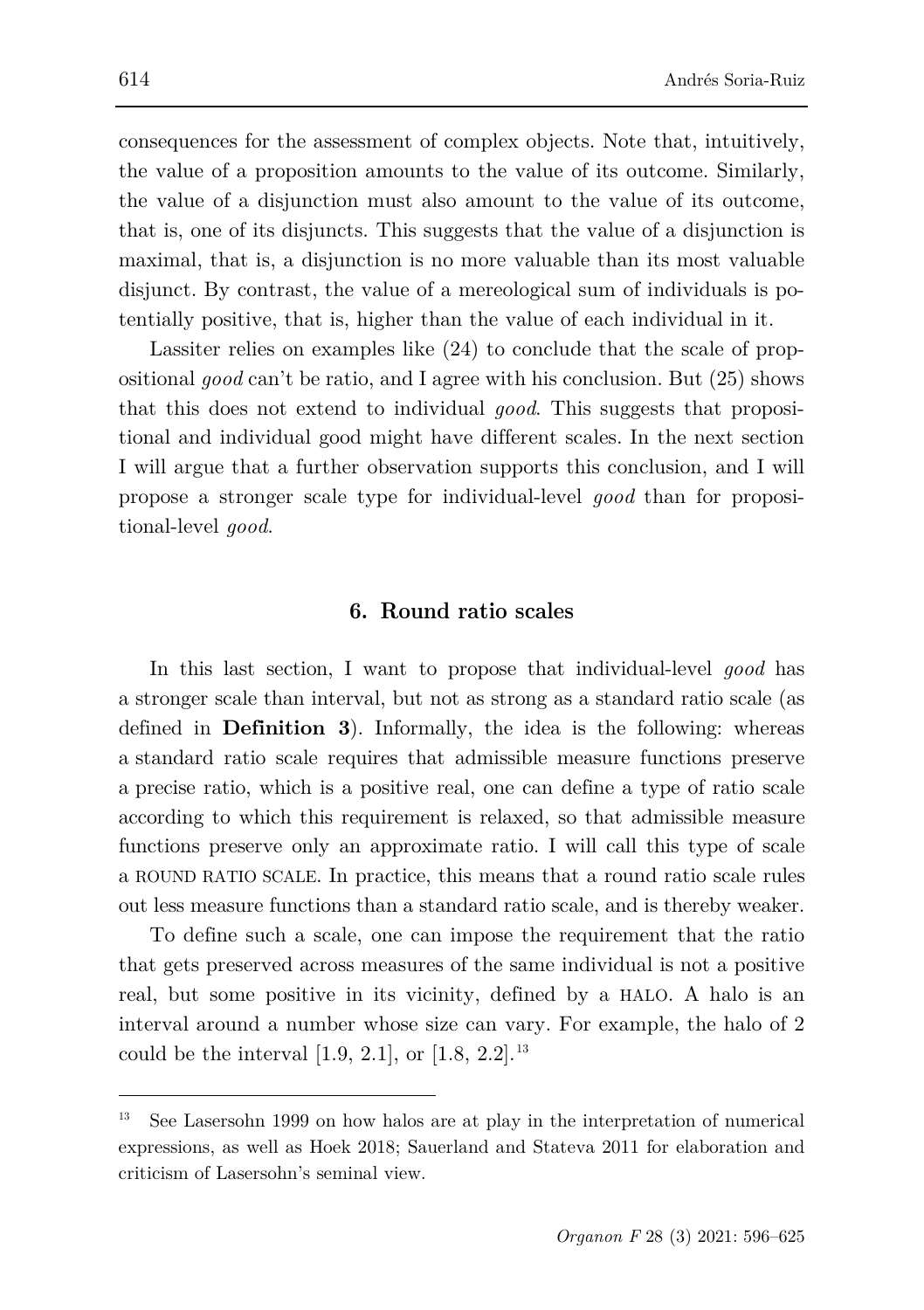It is well-known that rounder numbers have greater halos; e.g., 10 has a greater halo than 11 or 9; 50 has a greater halo than 49 or  $51.^{14}$  $51.^{14}$  $51.^{14}$  But what numbers are round, and why do they have greater halos? Defining round numbers is not as straightforward as it may seem; for my purposes, I will rely on the following informal and comparative definition: an integer is round just in case it has a larger number of smaller factors than its neighboring numbers (Hardy 1940, p. 48). For example, 10 has more and smaller factors than 9 and 11; the same goes for 50 as opposed to 49 and 51. Even more informally, one tends to consider rounder numbers that end on one or more zeros (relative to a given base), as well as simple multiples or fractions of such numbers (Sigurd 1988, p. 249).

Regarding the question of why rounder numbers have greater halos, one possible answer is that round numbers are cognitively significant (see Rosch 1975, who characterizes round numbers as a kind of *cognitive reference points*). Alternatively, or perhaps as a result of their cognitive significance, round numbers tend to be linguistically simpler (Lotz 1955, see also Krifka 2002, 2007). The cognitive significance of round numbers, sometimes called the *round number bias*, has been studied in domains such as psychology or economics (Lacetera et al. 2012; Lynn et al. 2013; Pope and Simonsohn 2011).[15](#page-19-1)

Having characterized halos and round numbers, let's now define a round ratio scale. The definition is similar to the standard ratio scale, except that condition (iii) in **Definition 3** above is relaxed, so that admissible ratio transformations are restricted, not to those that preserve some real, but to those that preserve some real within some other real's halo. This is achieved

<span id="page-19-0"></span><sup>14</sup> This is reflected in loose talk. To take an example from Hoek (2018, p. 175), at 3:58 it is preferable to say *4 o' clock* than *3:57*, even though the latter is closer to the truth.

<span id="page-19-1"></span><sup>15</sup> A salient manifestation of the round number bias is the *left-digit effect*, which explains the tendency to price items right below round numbers, such as  $3.99\epsilon$ . Buyers perceive the difference between 3.99 and 4 as more meaningful than the difference between, e.g., 4 and 4.01, and sellers take advantage of it (see Bhattacharya et al. 2012). Another interesting manifestation of round number bias is the strive, in sports and other domains, to attain round scores (Lotz 1955; Pope and Simonsohn 2011).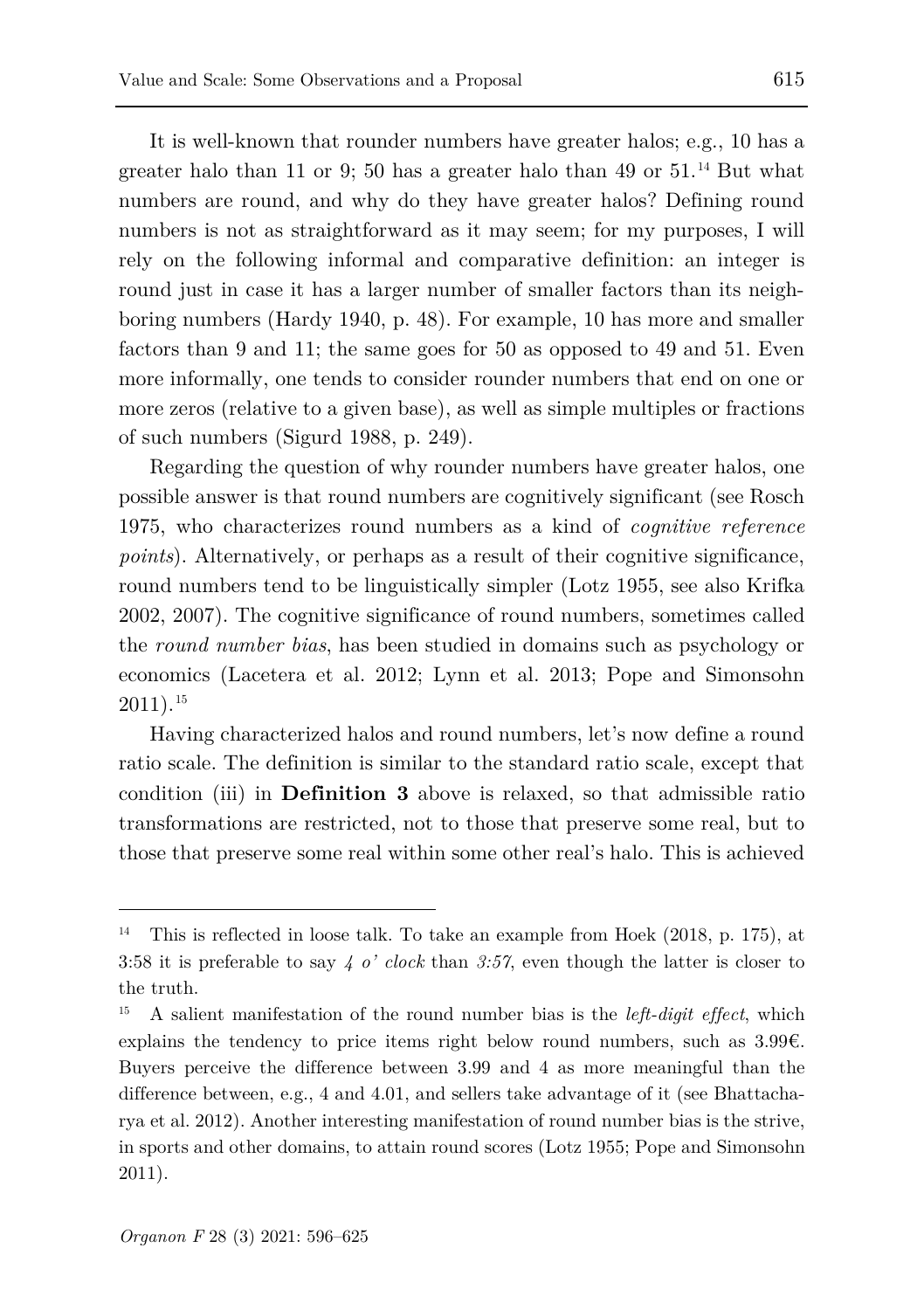by substituting a fixed ratio for a *halo function*. A halo function  $H_k$  is a function from  $\mathbb{R}^+$  to  $\mathbb{R}^+$  such that, for any  $m, n, k \in \mathbb{R}^+, H_\nu(n) = m$  just in case  $m$  is the result of some simple arithmetical operation on  $n$  that maps n onto some number that is no further from  $n$  than the halo size of  $k$ . For example, suppose that  $k = 2$ . Assuming that the halo of 2 is the interval  $[1.9 - 2.1]$ , whose size is 0.2, there's infinitely many functions  $H_2$ , all those functions that take their argument  $n$  to any number no further away from  $n$  than 0.2. Here are some examples of possible functions  $H_2$  (note that this includes the identity function):

- $H_2^i = \lambda n \cdot n$
- $H_2^j = \lambda n \cdot n + 0.1$
- $H_2^k = \lambda n \cdot n 0.05$
- ...

But note that, e.g., a function  $\lambda n \cdot n + 0.3$  is not such a function, as it maps its argument further away from the halo size of 2.

If, instead of imposing the requirement that admissible transformations preserve some ratio  $n$ , one imposes the requirement that they preserve a ratio that results from mapping  $n$  to some number in its vicinity, one can allow the necessary variability. Let us define Round Ratio Scales as follows:

**Definition 4** (Round Ratio Scale). *If a scalar property*  $S = \langle X, \geq, \circ \rangle$  *is a ROUND RATIO SCALE, then the following representation theorem holds for every admissible measure function*  $\mu$  *that maps S onto*  $(\mathbb{R}, \geq, +)$ *: for all*  $x, y \in X$  *and*  $x \ge y$ *,* (i)  $\mu(x) \geq \mu(y)$ , (ii)  $\mu(x \circ y) = \mu(x) + \mu(y)$  and (iii) *for any*  $\mu'$  *satisfying (i) and (ii), there are*  $n, m \in \mathbb{R}^+$  *s.t., for any* 

 $z \in X$ , there's some function  $H_m$  s.t.  $\mu'(z) = H_m(n)\mu(z)$ .

A round ratio scale does not require that the ratios between the measures assigned to each individual are held constant across admissible measure functions; rather, such ratios are allowed to vary within a certain halo. Thus, for instance, given an admissible measure function  $\mu$  such that  $\mu(x) =$ 2 and  $\mu(\gamma) = 1$  (for any  $x, \gamma \in X$  such that  $x \geq \gamma$ ), consider a measure func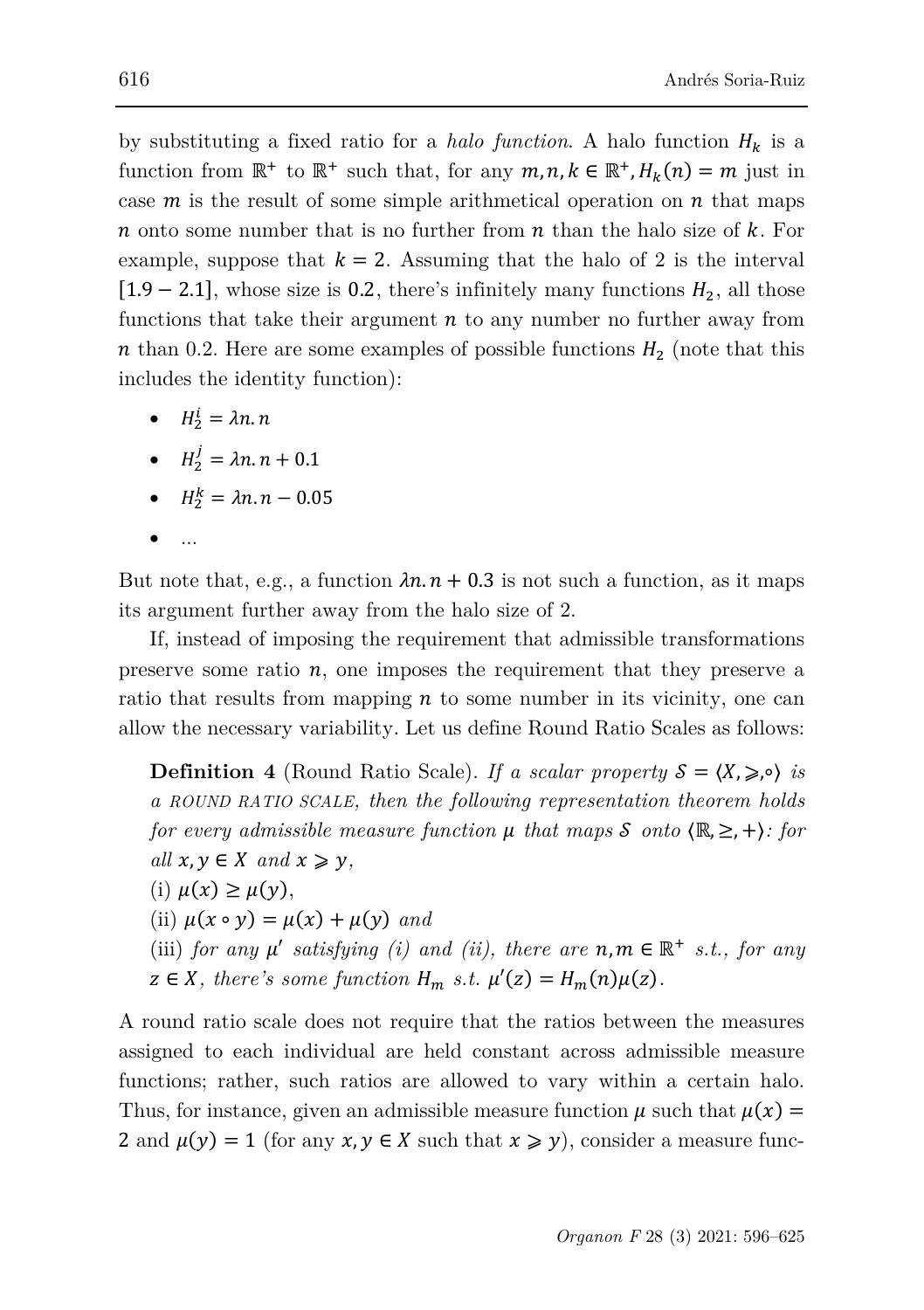tion  $\mu'$  such that  $\mu'(\chi) = 4.1$  and  $\mu'(\gamma) = 2$ . Given  $\mu$ ,  $\mu'$  would be inadmissible in a standard ratio scale, since there is no positive real  $n$  such that, for every  $z \in X$ ,  $\mu'(z) = n\mu(z)$ . For  $x$ ,  $\mu'(x)/\mu(x)$  is 2.05; while for y,  $\mu'(y)/\mu(y)$  is 2. Those ratios are not the same, and *a fortiori* there does not exist a single ratio for all measure functions applied across all elements of  $X$ .

But  $\mu'$  is an admissible measure function according to **Definition 4**. The reason is that, even though  $\mu'(x)/\mu(x) \neq \mu'(y)/\mu(y)$ , that is, 2.05  $\neq$  2, there exist halo functions  $H_m$ , for some positive real  $m$ , such that one can map either of these ratios,  $\mu'(x)/\mu(x)$  or  $\mu'(y)/\mu(y)$ , to match some positive real, namely 2. First, consider x. There is a function  $H_m$  such that  $\mu'(x) =$  $H_m(2)\mu(x)$ . This function, call it  $H_m^i$ , is  $\lambda n \cdot n + 0.05$ . Substituting  $H_m$  for  $H_m^i$  in  $\mu'(x) = H_m(2)\mu(x)$ , we obtain  $4.1 = \lambda n \cdot n + 0.05(2) \times 2$ , that is,  $4.1 = 2 + 0.05 \times 2$ , which is true. Secondly, consider y. There is also a function such that  $\mu'(y) = H_m(2)\mu(y)$ . This function, call it  $H_m^j$ , is just the identity function,  $\lambda n.n.$  Substituting  $H_m$  for  $H'_m$  in  $\mu'(y) = H_m(2)\mu(y)$ , we obtain  $2 = \lambda n \cdot n(2) \times 1$ , that is,  $2 = 2 \times 1$ , which is true.

This opens up the possibility that ratios are calculated only approximately. However, here appears a hurdle: given that the set of reals  $\mathbb{R}^+$  is countably infinite, halos can be of countably infinite size as well. This means that **Definition 4** does not, after all, rule out any measure function (beyond those that fail conditions (i) or (ii)): however different the ratio assigned by two measure functions to a pair of individuals may be, their difference will fall within the halo of *some* real. For example, suppose again that an admissible measure function  $\mu$  is such that  $\mu(x) = 2$  and  $\mu(y) = 1$ . According to **Definition 4**, any other admissible measure function  $\mu'$  must be such that there exist  $n, m \in \mathbb{R}$  + such that, for every  $z \in X$ , there exists some function  $H_m$  such that  $\mu'(z) = H_m(n)\mu(z)$ . The issue is that there will always be some positive real  $m$  whose halo is as great as required, so there is in fact no restriction on how far ratios can come apart. In sum, **Definition 4** above is too weak.

Regardless, one can adopt **Definition 4** as a template, and use it to define different round ratio scales of specific granularity. By assigning a specific granularity, one determines a maximum halo size that ratio transformations are allowed to vary within, thereby restricting the admissible measure functions in a way that strengthens Definition 4: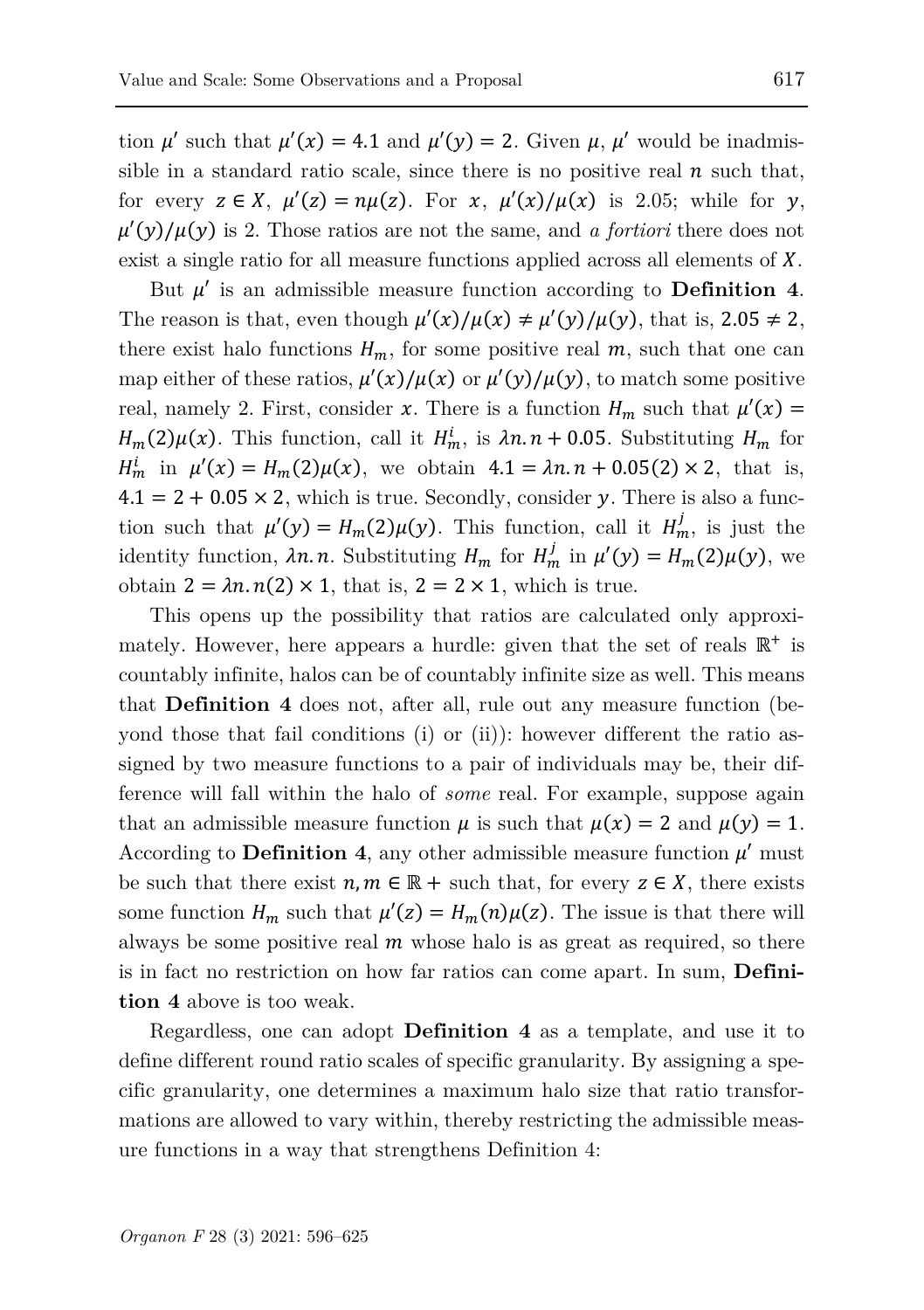**Definition 5** (Round Ratio Scale of *n*-granularity). *If a scalar property*  $\mathcal{S} = \langle X, \geqslant \cdot \rangle$  *is a ROUND RATIO SCALE OF n*-GRANULARITY, then the fol*lowing representation theorem holds for every admissible measure function*  $\mu$  *that maps*  $\mathcal{S}$  *onto*  $\{ \mathbb{R}, \geq, + \}$ *: for all*  $x, y \in X$  *and*  $x \geq y$ *,* (i)  $\mu(x) \geq \mu(y)$ , (ii)  $\mu(x \circ y) = \mu(x) + \mu(y)$  and (iii) *for any*  $\mu'$  *satisfying (i) and (ii), there's an*  $m \in \mathbb{R}^+$  *s.t., for any*  $z \in X$ , there's some function  $H_n$  s.t.  $\mu'(z) = H_n(m)\mu(z)$ .

Thus, for example, if a scalar property has a round ratio scale of 2-granularity, then the absolute difference between the ratios assigned by any two admissible measure functions to any pair of individuals cannot be greater than  $H(2)$ , that is,  $[1.9 - 2.1] = 0.2$ . Recall  $\mu$  and  $\mu'$ . Given the measures assigned to  $x, y \in X$ ,  $u'$  was an admissible measure function according to **Definition 4**. But what about according to **Definition 5**? It depends on whether, for every  $z \in X$ , there's a function  $H_2$  – a function that maps its argument to a number no further away from it than  $0.2$  – such that  $\mu'(z)$  =  $H_2(m)\mu(z)$ , for some positive real m. Such functions were already found for x and y, namely  $H_m^i = \lambda n \cdot n + 0.05$  and  $H_m^j = \lambda n \cdot n$ , respectively. Therefore, given  $\mu$ ,  $\mu'$  is an admissible function for a round ratio scale of granularity 2.

But consider, by contrast, another measure function  $\mu''$  according to which  $\mu''(x) = 6$  and  $\mu''(y) = 2$ . Is there some positive real m such that, for every  $z \in X$ , there is some function  $H_2$  such that  $\mu''(z) = H_2(m)\mu(z)$ ? Recall that it's not necessary for  $\mu''(x)/\mu(x)$  to be identical to  $\mu''(y)/\mu(y)$ , as would be the case in a standard ratio scale. Rather, what is needed is for those ratios to vary at most by 0.2. In other words, the absolute difference between  $\mu''(x)/\mu(x)$  and  $\mu''(y)/\mu(y)$  has to not be greater than 0.2. But since  $\mu''(x)/\mu(x) = 3$  and  $\mu''(y)/\mu(y) = 2$ , this in not the case. Thus, given  $\mu$ ,  $\mu''$  is not an admissible measure function of a round ratio scale of granularity 2.

Importantly, recall that rounder numbers have greater halos. Therefore, the "rounder" its granularity, the weaker a round ratio scale will be: a round ratio scale of 20-granularity will be weaker than one of 2-granularity, which will be weaker than one of 0.2-granularity, and so on. This means that a measure function that is not admissible on a given round ratio scale might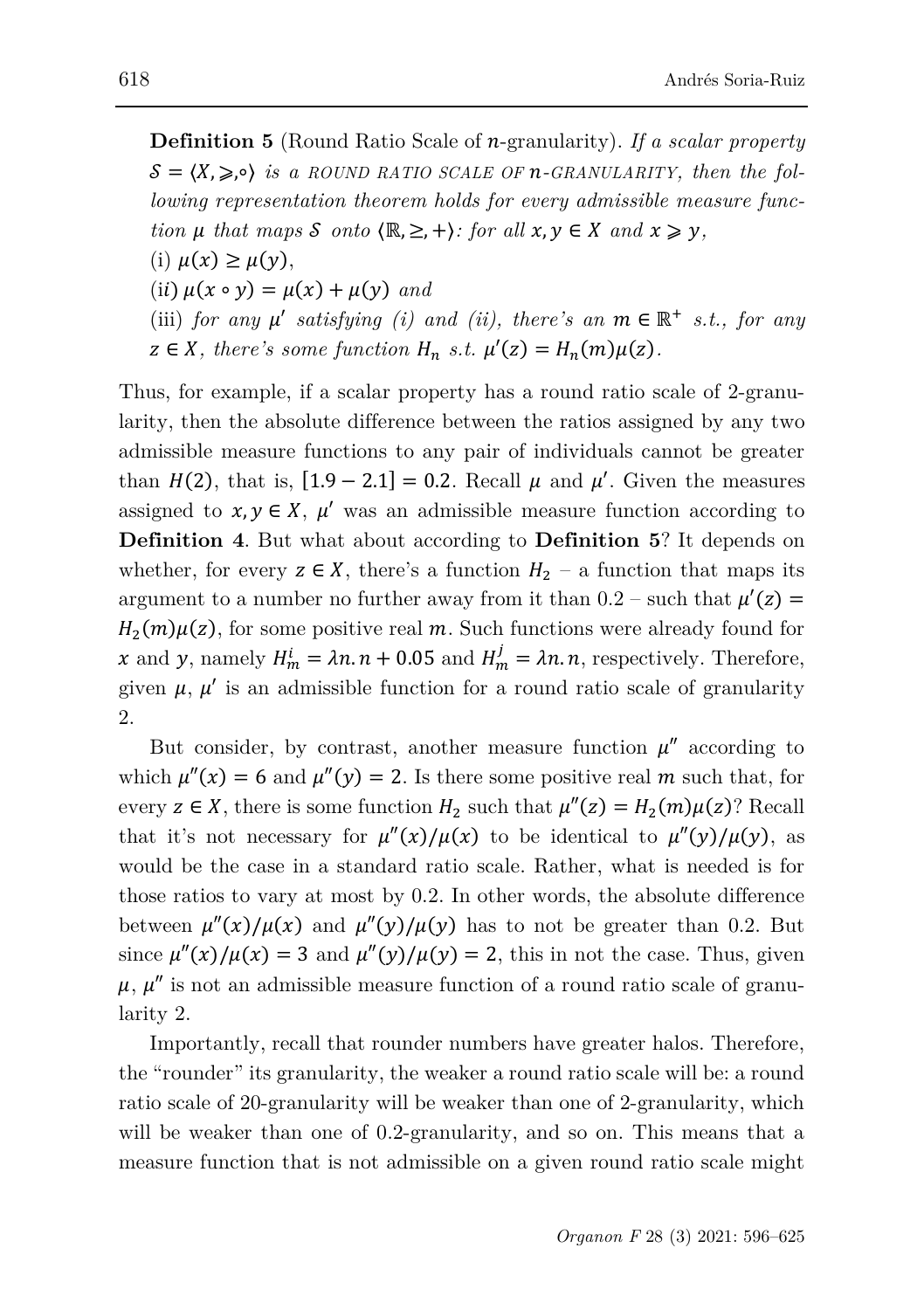be admissible on a round ratio scale with rounder granularity. Suppose that the halo of 5 is  $[4.5 - 5.5]$ , that is, 1. As just shown, given  $\mu$ ,  $\mu''$  above would not be an admissible measure function of a round ratio scale of granularity 2. But  $\mu''$  would be an admissible measure function of a round ratio scale of granularity 5. For that, the absolute difference between  $\mu''(x)/\mu(x)$ and  $\mu''(y)/\mu(y)$  need not be greater than the halo size of 5, that is, 1. And it isn't. Therefore, bigger halos make for weaker scales.

The proposal is, then, that adnominal *good* has a round ratio scale of  $n$ granularity. But what  $n$ ? Settling this requires saying something about ratio modifiers. A simple way of cashing out the meaning of any ratio modifier is to assign to it the presupposition that the adjective with which it combines has a ratio scale, and then assign to it the at-issue meaning one would expect:

(26)  $[[x \text{ is n-x as A as } y]] = \text{defined only if A has a ratio scale.}$ If so,  $[[x \text{ is n-x as A as } y]] = 1$  iff  $\mu_A(x) = n\mu_A(y)$ 

According to this simple proposal, ratio modifiers should be acceptable across the board with ratio adjectives. This prediction is borne out for standard ratio adjectives such as *tall*, as they admit any ratio modifier. But it fails for evaluative adjectives such as *good*, which admit some ratio modifiers  $(2x)$  but not others  $(1.38x)$ .

However, if one modifies the presupposition of ratio modifiers, so that their number indicates the granularity of the ratio scale that they require, their acceptability can serve as a guide to the granularity of ratio adjectives. Here is a proposal:

(27)  $[[x \text{ is n-x as A as } y]] = \text{defined only if A has a ratio scale of n-}$ granularity. If so,  $[[x \text{ is n-x as A as } y]] = 1$  iff  $\mu_A(x) = n\mu_A(y)$ 

According to this view, ratio adjectives have the granularity of the most precise ratio modifier that they accept. Standard ratio adjectives, like *tall*, have maximal granularity, and thus accept any ratio modifier. But other adjectives have less-than-maximal granularity. Adnominal *good*, for example, will be of 2-granularity, since this is likely the most precise ratio modifier that it can admit. More precise ratio modifiers, such as *1.38x*, will require a ratio scale of *1.38-granularity*, which is too precise for *good*, and this is why a phrase like 1.38x better is infelicitous. In turn, since according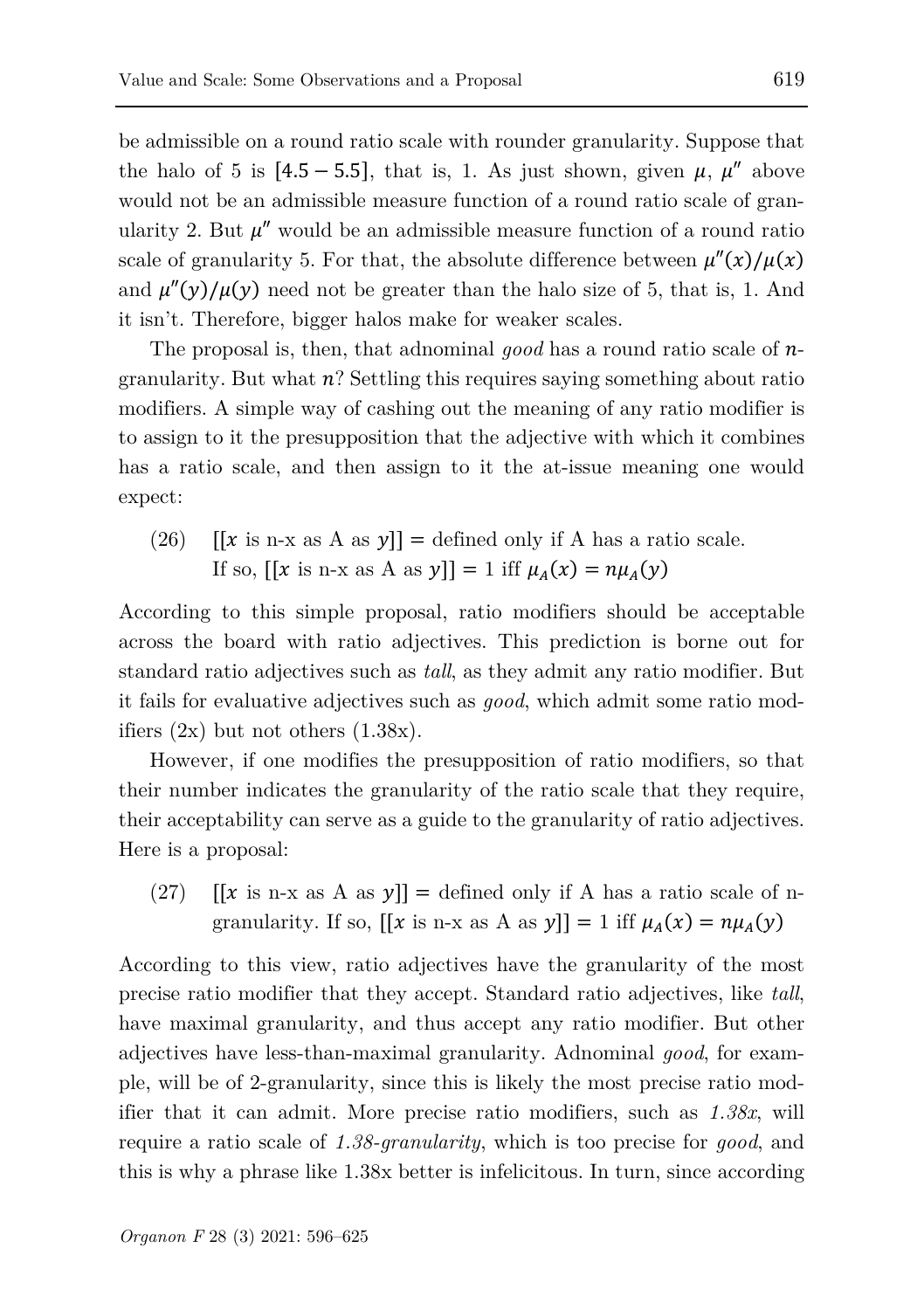to (27) ratio modifiers presuppose that their adjective has at least their granularity,  $m-x$  as  $A$  will be infelicitous if  $A$  does not have a ratio scale of at least  $m$ -granularity.

Moreover, I argued that adnominal *good* is positive with respect to concatenation (cf. (25)). Round ratio scales are so as well, so this prediction is also borne out. In sum, I am claiming that *good*, when taking individuals as its arguments, has a round ratio scale, which is a type of scale that is weaker than standard ratio insofar as it admits more measure functions than standard ratio scales.

Before moving on, an important question remains: why would evaluative adjectives in general, and adnominal *good* in particular, have scales that blur precise ratios? Relying on broad views about vagueness, one may distinguish three genres of response: metaphysical – because there's no such thing as precise ratios of value, epistemic – because we cannot know objectively where precise ratios are, and psychological – because we are psychologically insensitive to them. Setting aside a metaphysical view, which would require much more discussion than I have space for, an intuitive justification for going in for an epistemic view would be, perhaps, that we simply haven't yet figured out how to measure value precisely enough in an intersubjectively verifiable way. That is, it may be only subjectively possible to distinguish *2x as good* from *1.9x* or *2.1x* as good. Intersubjective measures of value might just be approximate. This view might be bolstered by the fact, pointed out in the Introduction, that *good* is a judge-dependent and/or multidimensional predicate. The idea could be that, even though each of us may be able to subjectively determine a standard ratio scale of value – perhaps through some operation of dimension aggregation – the best we can do to share such measurements with others are rough approximations, that nevertheless succeed in preserving the overall scalar architecture.<sup>[16](#page-24-0)</sup>

A psychological view, on the other hand, might be supported by features of our perceptual and cognitive system. It is well-known that, even though we are capable of representing magnitudes in a mathematically precise way, our perceptual system represents magnitudes in an analog fashion, assigning

<span id="page-24-0"></span>I thank two reviewers for this journal for independently pointing to this hypothesis. See also Sassoon 2010, p. 161 and ff., for ideas in this vicinity.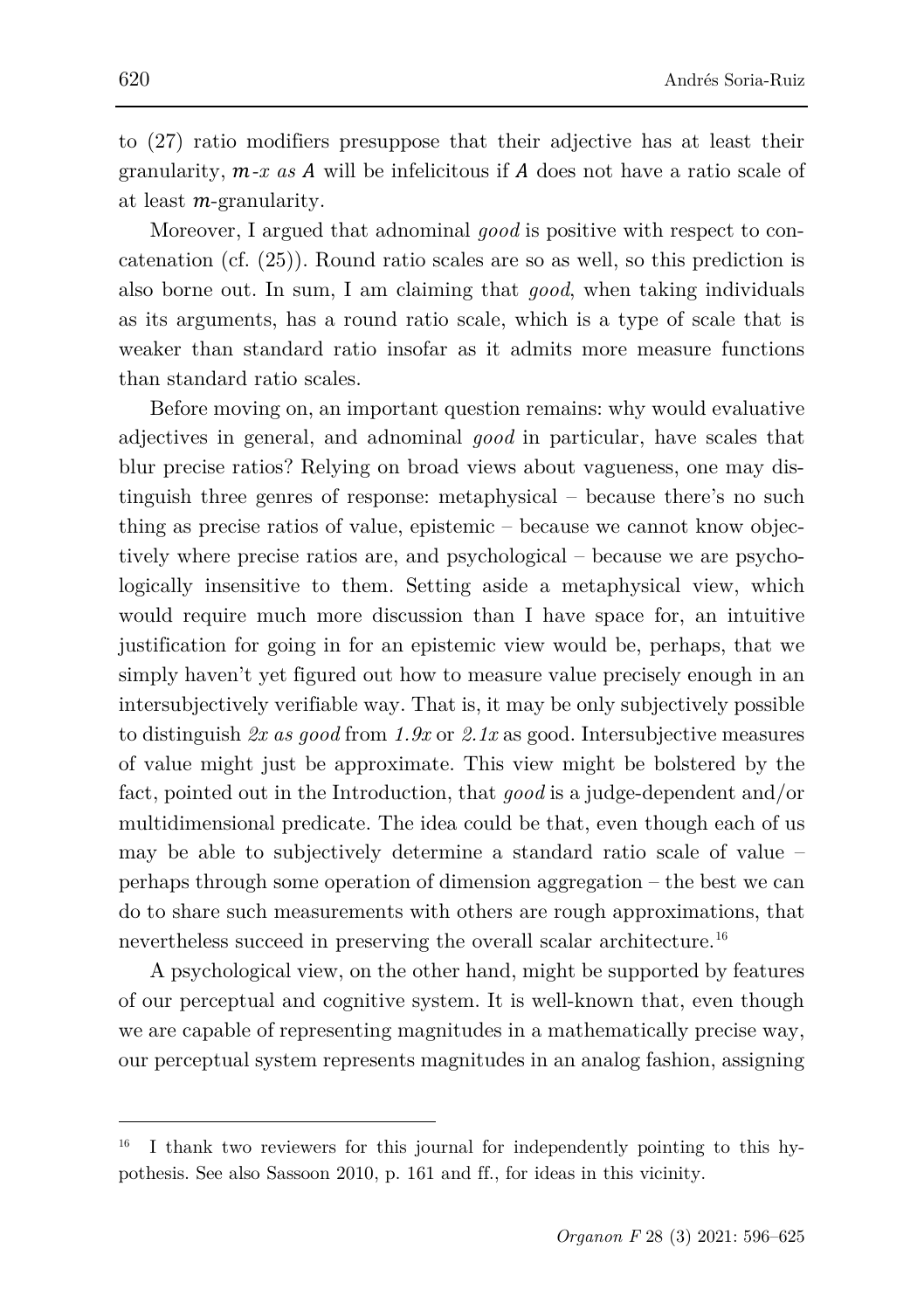measures to objects that, even though globally covariant with the repre-sented magnitude, introduce a great deal of probabilistic error.<sup>[17](#page-25-0)</sup> It is not wholly counterintuitive to think that, even though the linguistic expression of many such magnitudes (height, weight, distance) inherit their scalar properties from our mathematical capacity to represent precise magnitudes, expressions that denote the *value* of such magnitudes, that is, evaluative adjectives, inherit their scalar properties from our imprecise perceptual system.

Discussing these hypotheses further will have to wait for another occasion. For now, I take it to be at least a competing hypothesis that adnominal *good* has a round ratio scale. By contrast, I conclude with Lassiter that propositional-level *good* has an interval scale. To further support this, note the following: whereas a phrase such as *twice as good* is fairly common, it is hardly ever used to compare the value of propositions. Examples do not abound, [18](#page-25-1) and when they are felicitous, they seem to inherit their acceptability from an individual-level comparison. For example, one can say something like:

(28) It is good that Camila came to the party. It would have been twice as good if she had come with Milica!

Even though this sentence compares the value of propositions, the aggregated value of Camila and Milica coming to the party cannot result from the concatenation of the proposition that Camila comes to the party and the proposition that Milica comes to the party, since the concatenation of those two propositions is their disjunction. Somehow, the aggregated value of Camila and Milica coming to the party is vicariously calculated by aggregating their value as individuals.

Assuming that these examples are rare, and derive their meaning from an individual-level evaluation, the observation that ratio modifiers are unacceptable with propositional-level *good* is predicted if propositional-level *good* has an interval scale, since *twice* is too strong for propositional-level *good*.

<span id="page-25-0"></span><sup>17</sup> This observation is familiar from the literature on vagueness, see e.g., Égré 2017; Fults 2011.

<span id="page-25-1"></span>None of the 113 hits of twice as good at COCA apply to propositions.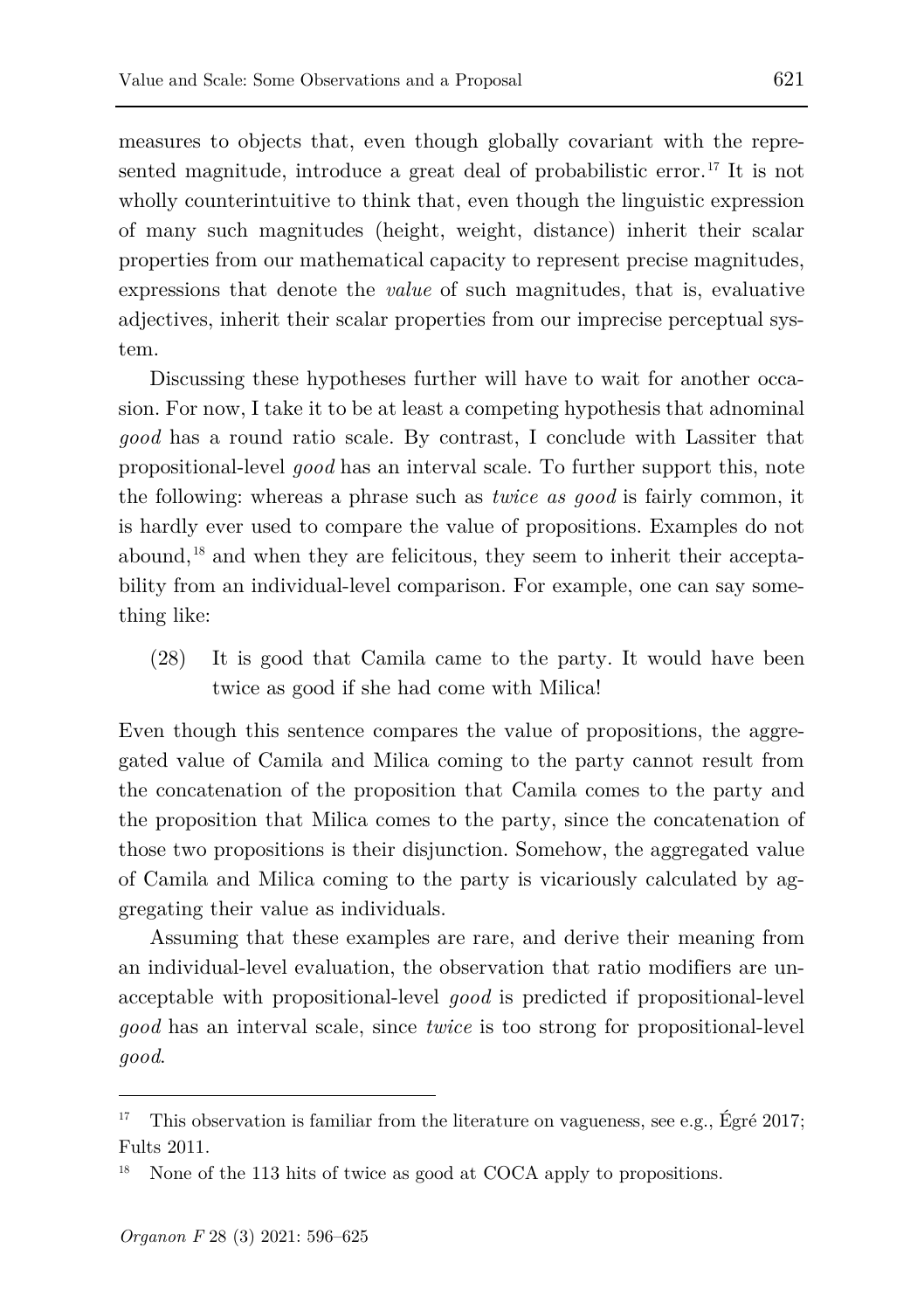### **7. Conclusion**

In this paper, I have discussed the scale of evaluative adjectives, and, in particular, of the evaluative adjective *good*. I've argued, first, that the lack of measure phrases gives linguistic support to the (otherwise natural) view that *good* lacks measurement units. However, *good* does not eschew measurement altogether. I have argued that there are strong reasons to think that the scale of *good* is stronger than a mere ordinal scale; and I have moved on to discuss which of the two most salient candidates discussed in the literature is most appropriate for *good*, an interval or a ratio scale.

Interval scales were rejected based chiefly on the observation that evaluatives admit round ratio modifiers, but this conclusion was not free of controversy, as Lassiter has argued that those are hyperbolic uses. Ratio scales, by contrast, were partially rejected based on features of concatenation. Ratio scales are by definition positive with respect to concatenation, and it was observed that, while there is no evidence of propositional-level *good* being positive with respect to concatenation, one can argue that individual-level *good* is. Based on this, I proposed to sever the scales of propositional- and individual-level *good*: while the former has an interval scale, the latter has a ratio scale. More specifically, I've proposed that individuallevel *good* has a ROUND RATIO SCALE, a type of scale that preserves approximate rather than precise ratios, and is thereby stronger than interval, but weaker than a standard ratio scale.

One potentially controversial aspect of this view remains to be discussed. What are the consequences of severing the scale of propositional- and individual-level *good*? As mentioned in the Introduction, this proposal is bound to be met with resistance, since there's *prima facie* reasons to maintain a uniform view about the scalar semantics of *good*. However, in light of the massive underspecificity of *good*, the prospects of this schism may seem less controversial. In fact, the view that "there's more than one *good*", that is, that *good* is ambiguous or polysemous, is perhaps not such a revisionary hypothesis in light of the properties of *good* reviewed in the Introduction. Indeed, the arguments put forward in this paper might be seen as supporting that general hypothesis. Moreover, the relationship between individualand propositional-level *good* is understudied, so the view that these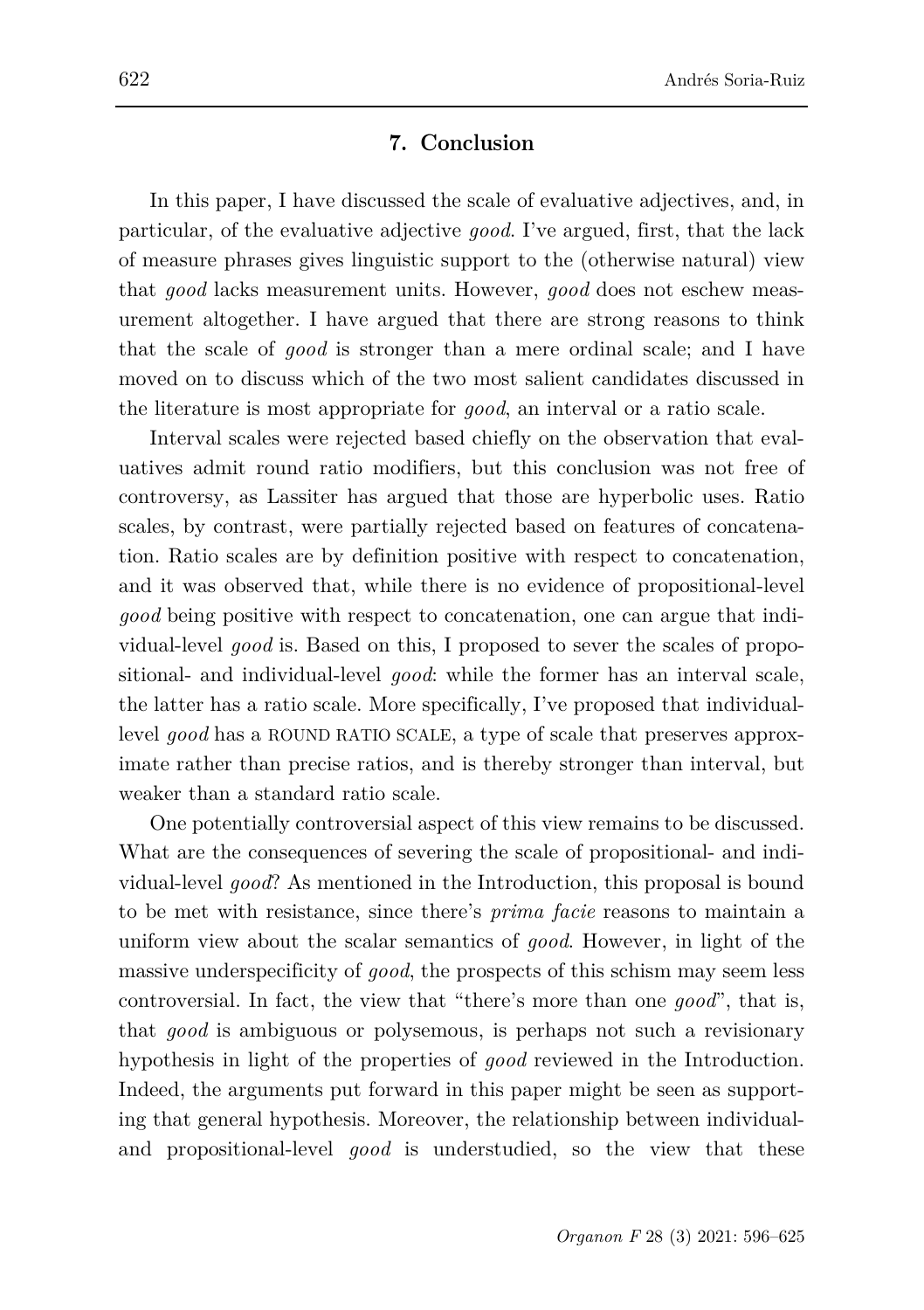evaluatives might have different scales is not at odds with any existing proposal that I know of. This divergence may simply be one more among other puzzling properties of evaluative adjectives.

#### **Acknowledgments**

Special thanks to Erich Rast for multiple comments on various versions of this work. Thanks to Federico Faroldi, Mora Maldonado, Isidora Stojanovic, as well as to two anonymous reviewers for *Organon F* and Dan Zeman for his careful editorial work. This work has been funded by Portuguese national funds through FCT – Fundação para a Ciência e a Tecnologia, I.P., within project UIDB/00183/2020 and by COST Action CA17132, funded by the Horizon 2020 Framework Programme of the European Union.

#### **References**

- Asher, Nicholas. 2011. *Lexical Meaning in Context: A Web of Words*. Cambridge University Press.<https://doi.org/10.1017/CBO9780511793936>
- Bhattacharya, Utpal, Craig W. Holden, and Stacey Jacobsen. 2012. "Penny Wise, Dollar Foolish: Buy–sell Imbalances on and Around Round Numbers." *Management Science* 58 (2): 413–31.<https://doi.org/10.1287/mnsc.1110.1364>
- Bylinina, Lisa. 2017. "Judge-dependence in Degree Constructions." *Journal of Semantics* 34 (2): 291–331.<https://doi.org/10.1093/jos/ffw011>
- Castroviejo, Elena, and Berit Gehrke. 2019. "Intensification and Secondary Content: A Case Study of Catalan *Good*." In *Secondary Content: The Semantics and Pragmatics of Side Issues*, edited by Daniel Gutzmann, and Katharina Turgay, 108–43. Brill. [https://doi.org/10.1163/9789004393127\\_006](https://doi.org/10.1163/9789004393127_006)
- Égré, Paul. 2017. "Vague Judgment: A Probabilistic Account." *Synthes*e 194 (10): 3837–65[. https://doi.org/10.1007/s11229-016-1092-2](https://doi.org/10.1007/s11229-016-1092-2)
- Fults, Scott. 2011. "Vagueness and Scales." In *Vagueness and Language Use*, edited by Paul Egré, and Nathan Klinedinst, 25–50. Springer.
- Geach, Peter T. 1956. "Good and Evil." *Analysis* 17 (2): 33–42. <https://doi.org/10.2307/3326442>
- Hardy, Godfrey Harold. 1940. *Ramanujan: Twelve Lectures on Subjects Suggested by His Life and Work*. Cambridge University Press.
- Hare, Richard M. 1952. *The Language of Morals*. Oxford University Press. [https://doi.org/10.1093/0198810776.001.0001.](https://doi.org/10.1093/0198810776.001.0001)
- Hoek, Daniel. 2018. "Conversational Exculpature." *Philosophical Review* 127 (2): 151–96.<https://doi.org/10.1215/00318108-4326594>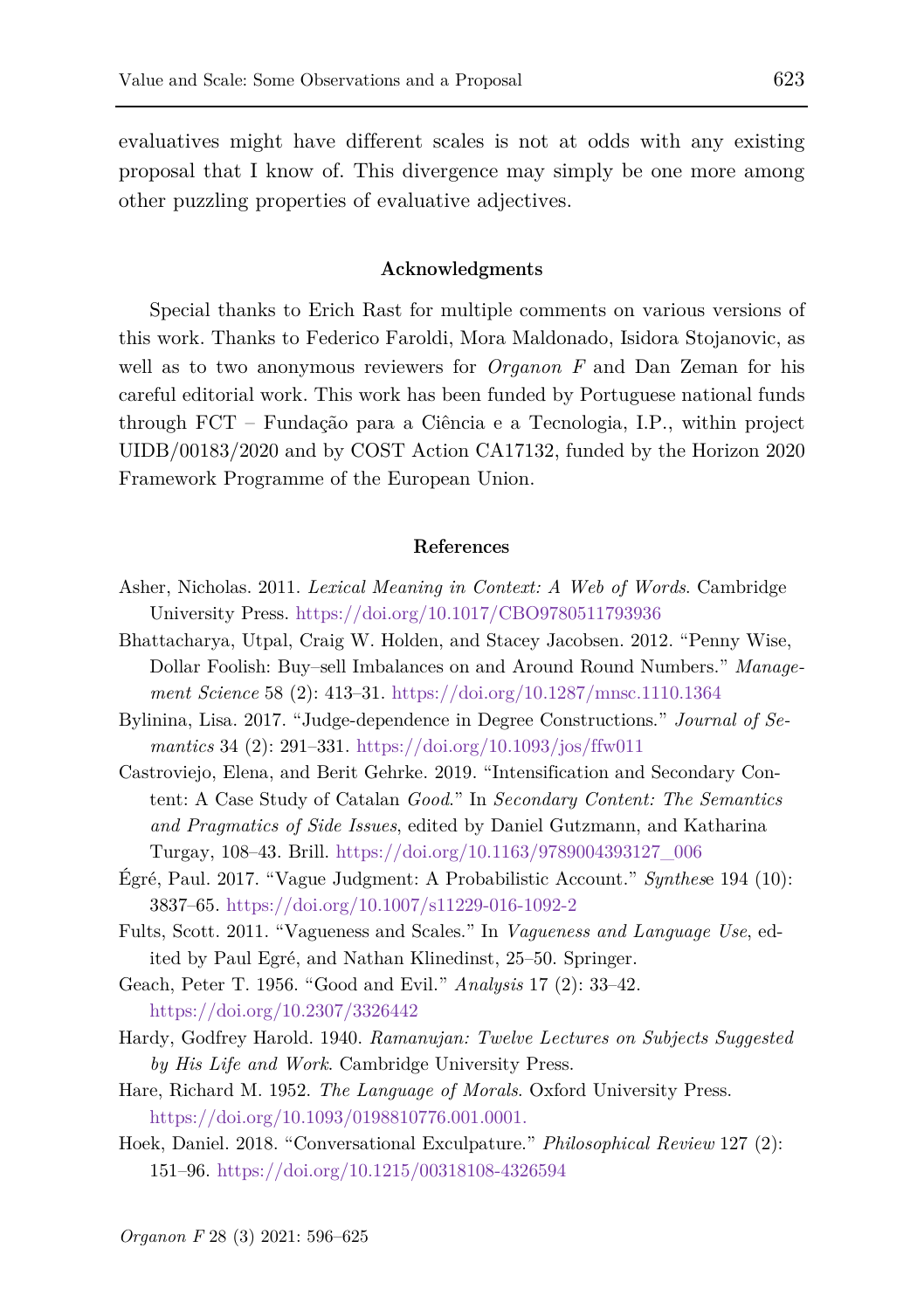- Krantz, David H, Patrick Suppes, and Robert Duncan Luce. 1971. *Foundations of Measurement*. New York Academic Press.
- Krifka, Manfred. 1989. "Nominal Reference, Temporal Constitution and Quantification in Event Semantics." In *Semantics and Contextual Expression*, edited by Renate Bartsch, Johan Van Benthem, and Peter Van Ende Boas, 75–115. Berlin: Mouton de Gruyter.<https://doi.org/10.1515/9783110877335-005>
- Krifka, Manfred. 2002. "Be Brief and Vague! And How Bidirectional Optimality Theory Allows for Verbosity and Precision." In *Sounds and Systems: Studies in Structure and Change. A Festschrift for Theo Vennemann*, edited by David Restle, and Dietmar Zaefferer, 439-58. Berlin: Mouton de Gruyter. <https://doi.org/10.1515/9783110894653.439>
- Krifka, Manfred. 2007. *Approximate Interpretation of Number Words*. Manuscript, Humboldt-Universität zu Berlin, Philosophische Fakultät II. <https://doi.org/10.18452/9508>
- Lacetera, Nicola, Devin G. Pope, and Justin R. Sydnor. 2012. "Heuristic Thinking and Limited Attention in the Car Market." *American Economic Review* 102 (5): 2206–36.<https://doi.org/10.1257/aer.102.5.2206>
- Lasersohn, Peter. 1999. "Pragmatic Lalos." *Language* 75 (3): 522–51. <https://doi.org/10.2307/417059>
- Lassiter, Daniel. 2017. *Graded Modality: Qualitative and Quantitative Perspectives*. Oxford: Oxford University Press.
- Lotz, John. 1955. "On Language and Culture." *International Journal of American Linguistics* 21 (2): 187–9.<https://doi.org/10.1086/464329>
- Lynn, Michael, Sean Masaki Flynn, and Chelsea Helion. 2013. "Do Consumers Prefer Round Prices? Evidence from Pay-What-You-Want Decisions and Self-Pumped Gasoline Purchases." *Journal of Economic Psychology* (36): 96–102. <https://doi.org/10.1016/j.joep.2013.01.010>
- Pope, Devin & Uri Simonsohn. 2011. "Round Numbers as Goals: Evidence From Baseball, SAT Takers, and the Lab." *Psychological Science* 22 (1): 71–9. [https://doi.org/10.1177%2F0956797610391098](https://doi.org/10.1177%252F0956797610391098)
- Ridge, Michael. 2014. *Impassioned Belief*. Oxford: Oxford University Press. <https://doi.org/10.1093/acprof:oso/9780199682669.001.0001>
- Rosch, Eleanor. 1975. "Cognitive Reference Points." *Cognitive Psychology* 7 (4): 532–47. [https://doi.org/10.1016/0010-0285\(75\)90021-3](https://doi.org/10.1016/0010-0285(75)90021-3)
- Sassoon, Galit W. 2013. "A Typology of Multidimensional Adjectives." *Journal of Semantics* 30 (3): 335–80.<https://doi.org/10.1093/jos/ffs012>
- Sassoon, Galit W. 2010. "Measurement Theory in Linguistics." *Synthese* 174 (1): 151–80.<https://doi.org/10.1007/s11229-009-9687-5>